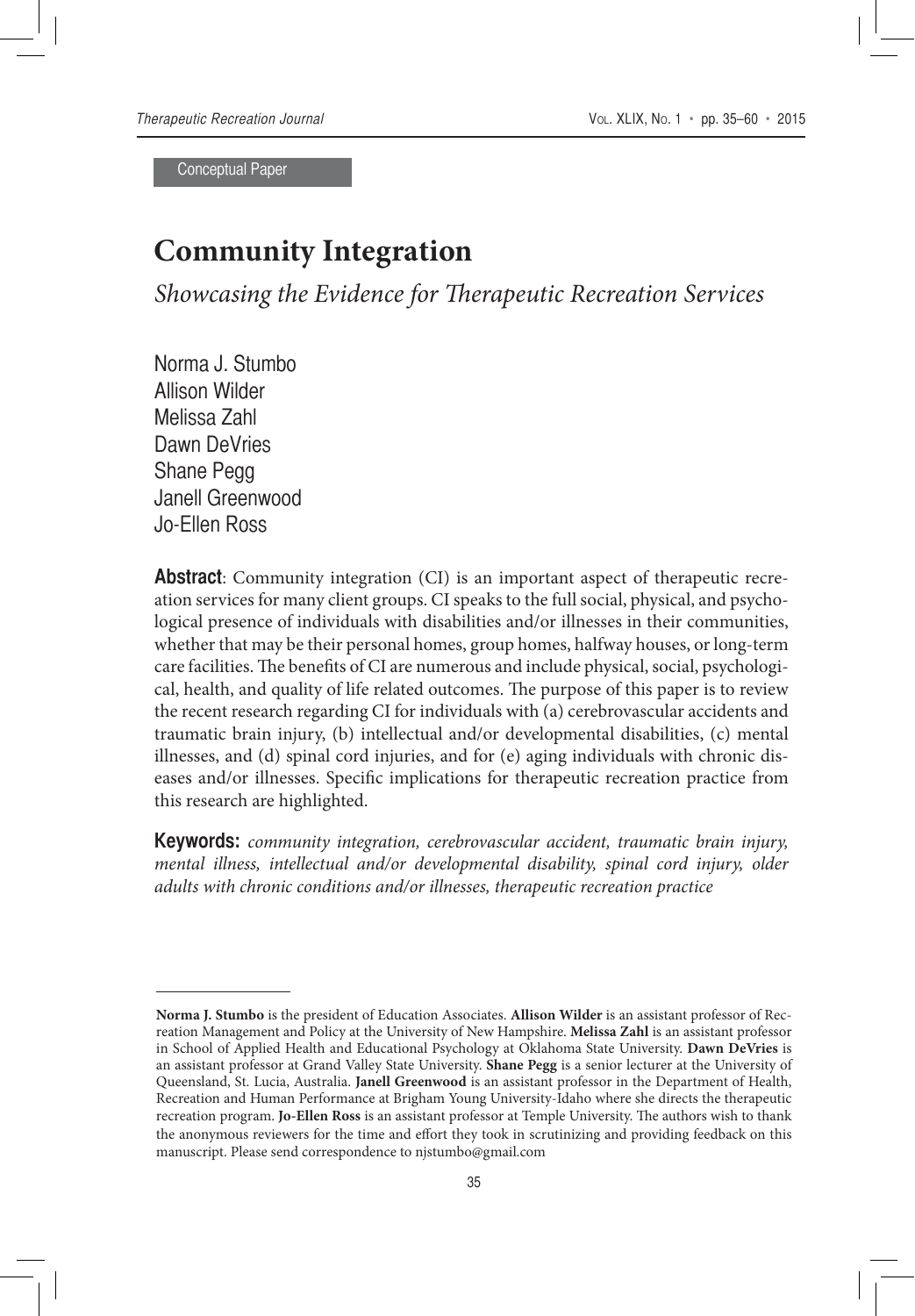Originally, community integration (CI) focused on just the physical integration or presence of individuals with disabilities in the community. In more recent years, however, it has evolved to equate with social integration, such that the person lives, participates, and socializes in his or her community. As such, CI should be viewed as the penultimate goal of rehabilitation services (Brock et al., 2009; Gulcur, Tsemberis, Stefanic, & Greenwood, 2007; Parvaneh & Cocks, 2012; Townley, Miller, & Kloos, 2013; Wong & Solomon, 2002; Yasui & Berven, 2009).

> Arguably, the overarching goal of the rehabilitation process, community integration, involves the acquisition or resumption of roles appropriate for a given age, gender, or culture with respect to decision making and performance of productive behaviors as part of multivaried relationships in the community. (Gontkovsky, Russum, & Stokie, 2009, p. 185)

Fuller CI or re-integration, as some authors have termed it, allows individuals to become more productive, useful members of society and more independent in their life choices, while at the same time reducing the level of community expenditure and burden. Simply put, CI refers to the notion that individuals with disabilities and/or illnesses have comparable opportunities to live, work, engage with others, and enjoy recreation and leisure activities in a similar manner to their cohorts without disabilities and/or illnesses (Townley et al., 2013). CI has been shown to promote positive mental health, improve life satisfaction, reduce loneliness, and increase the sense of acceptance from community peers (Townley et al.). Indeed, CI has been validated as a significant predictor of quality of life for individuals with disabilities (Chun, Lee, Lundberg, McCormick, & Heo, 2008).

However, for far too many individuals in modern society, these goals are a significant challenge that necessitates the acquisition of specific skills and knowledge through their purposeful involvement in well-designed and evidence-based programs (Parvaneh & Cocks, 2012). However, teaching individuals the skills necessary to build social networks and to become fully engaged in their communities is a much more complex issue than it might first appear. The purpose of this paper is to identify the latest evidence-based practice in CI for a number of groups, including individuals with (a) cerebrovascular accidents and traumatic brain injuries, (b) intellectual disabilities, (c) mental health issues, and (d) spinal cord injuries, and for (e) aging individuals with chronic conditions and/ or illnesses. Specific research with respect to CI intervention outcomes as related to therapeutic recreation (TR) services is presented.

# **What is Community Integration?**

A community can be defined by the physical boundaries that describe where a person resides (e.g., streets, buildings, or hallways) or by the social institutions, rituals, and traditions of a group of people (Putnam, 2000). A community brings people together and helps them form a common identity. Townley and Kloos (2009) noted that, "The psychological sense of community. . .describe[s] the phenomena that one belongs to and is an integral part of a larger collectivity. . . it represent[s] the strength of bonding among community members . . . important for personal and collective well-being" (p. 363). They contended that, "The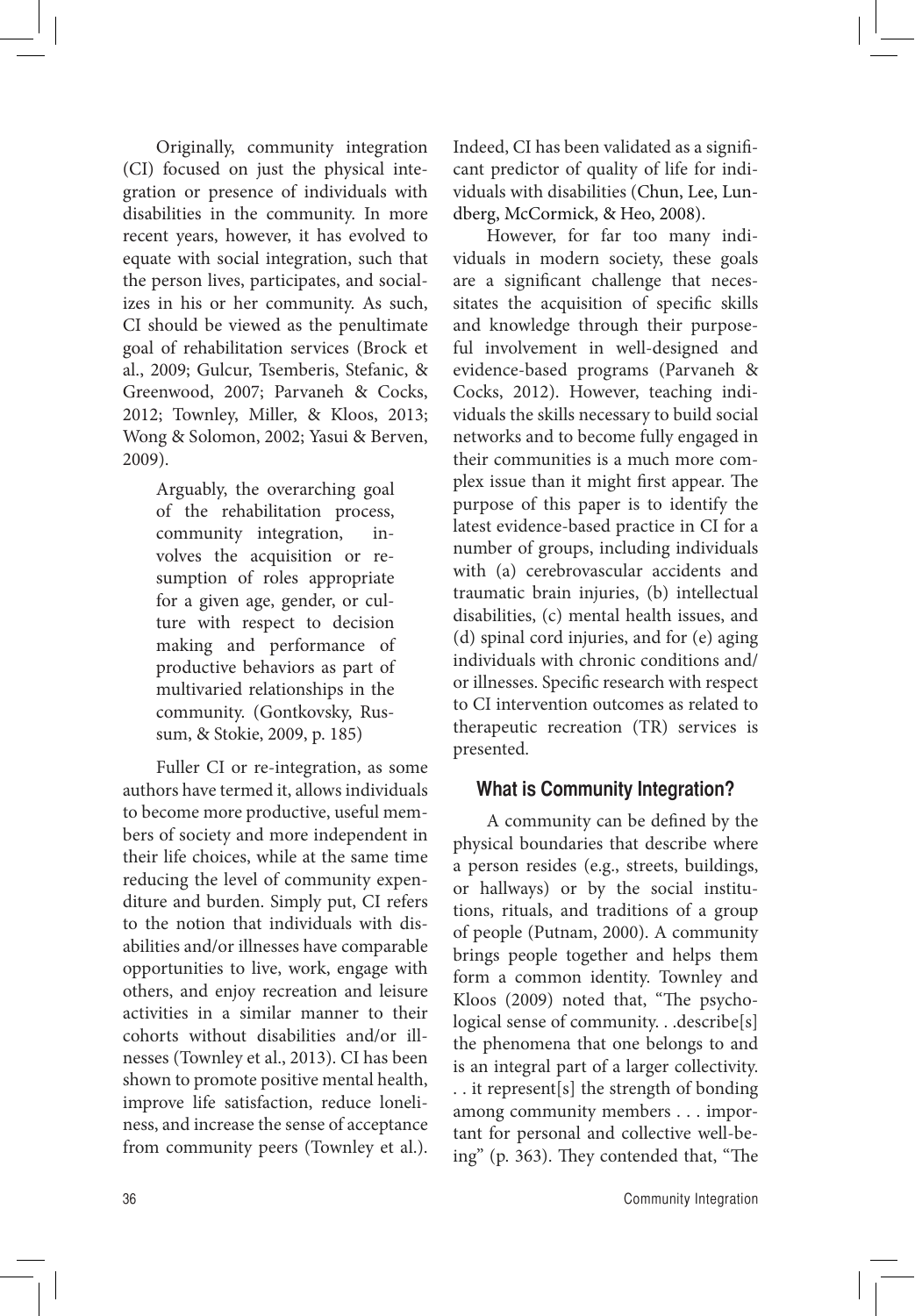absence of a psychological sense of community [is] the single most disintegrating aspect of contemporary life and [it is associated] with loneliness, alienation, psychological distress, and a feeling of impotence regarding social forces" (p. 363). When people do not feel as if they are part of their social environment, they feel separate and in no manner integral to the fabric of the community.

Kim and Colantonio (2010) discussed the earlier research effort of Winkler, Unsworth, and Sloan (2006) and how the World Health Organization's (WHO's) International Functional Classification (ICF) system showcased "participation" as a vital part of patient rehabilitation (p. 710). Participation, as defined by the WHO, is a significant component of an individual's well-being and certainly can be addressed meaningfully by therapeutic recreation specialists (TRSs). More and more, health care professionals generally are finding that through the ongoing process of health care reform, there is an ever increasing emphasis being placed on the implementation of community programs in order to discourage hospital readmissions, and to decrease their associated costs (Kocher & Adashi, 2011).

McColl et al. (1998) concluded that most definitions have essentially three common elements: (a) relationships with others, (b) independence in one's living situation, and (c) activities to fill one's time. The researchers noticed broadly that this included "having 'something to do' (occupation), 'someone to love' (social support), and 'somewhere to live' (independent living)" (p. 26).

It is within a community that an individual participates in recreation and leisure experiences. Yet for many individuals with disabilities and/or illnesses, their community may be limited both geographically and socially. The intent of CI programs is to help individuals become more enmeshed in the tapestry of the wider and nondisabled community. In the past, many individuals with disabilities, especially those with severe disabilities, resided in large institutional settings. CI has often meant helping individuals make the transition from a very institutionalized and segregated environment to more inclusive or typical environments (Bond, Salyers, Rollins, Rapp, & Zipple, 2004).

Today, CI is applied and offered to a much wider variety of individuals with disabilities, such as those discharged from acute medical care or rehabilitation or those leaving substance abuse treatment centers and returning to their own homes, group homes, or halfway houses. Because this involves a major life transition, many individuals, their families, and support personnel consider it to be challenging, unpredictable, and fraught with uncertainty (Jivanjee, Kruzich, & Gordon, 2009). As such, TRSs have a significant role to play in teaching individuals the necessary skills to make these transitions in order to live as independently as possible, and in whatever setting the person seeks to reside. It should also be noted that specialists also have a significant role to play in advocating accessibility, acceptance, and accommodation to the larger community.

The following sections highlight the latest evidence-based research related to CI for a variety of individuals with illnesses and disabilities typically served by TRSs. Much of this research has practical applications for improving outcomesbased TR service delivery across a broad range of settings and groups.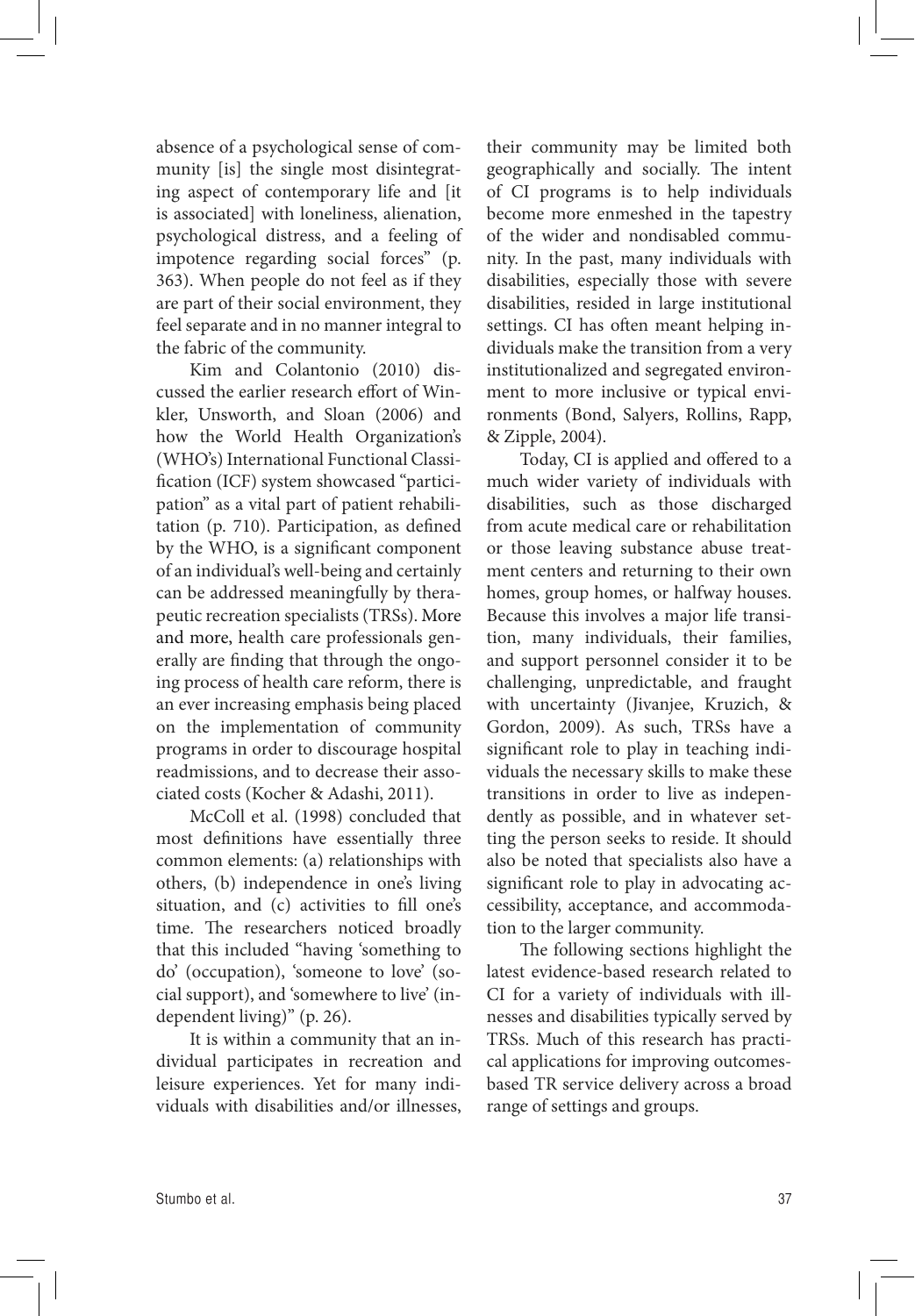# **Individuals with Cerebrovascular Accidents and Traumatic Brain Injury**

This section highlights recent outcomes-based, best practice research on CI for individuals with cerebrovascular accidents (CVA) and traumatic brain injury (TBI). In this paper, these two disabling conditions are combined since the results of brain dysfunction from these two conditions often mimic one another.

# **Client Needs**

Repeatedly, the research highlights psychological and social needs to be addressed post-inpatient rehabilitation for individuals with CVA or TBI. The literature identifies the treatment needs including recreation, depression and withdrawal, intimate relationships, control of life and future, volunteer activities, family involvement, and anger management (Huebner, Johnson, Bennett, & Schneck, 2003; Kim, Colantonio, Dawson, & Bayley, 2013; Sabaz, Simpson, Walker, Gillis, & Strettles, 2014). For the purpose of simplifying the multiple dimensions, these have been categorized into psychological and social needs.

Sabaz et al. (2014) followed 507 survivors of TBI across 12 different community reintegration programs. Fifty four percent of respondents (*n*=432) reported challenging behaviors. Those behaviors that were most commonly reported were inappropriate social behavior, aggression, and adynamia/lack of initiation. The data showed that the presence of challenging behaviors significantly increased care needs and significantly decreased participation in life roles.

Length of time post injury is also associated with differing needs for clients with TBI. During early intervention clients had greater amounts of energy depletion and cell death. During the intermediate phase clients have more neuro-inflammation associated with pain. However, during the late state of injury (five years post injury) clients encountered more seizures and epilepsy (Algattas & Huang, 2014). The late state of injury is often associated with the presence of more "challenging behavior." In one study, 67.1% of clients who were more than five years post injury exhibited challenging behaviors compared to 38.2% of clients with less-time-since-injury (Sabaz et al., 2014). These findings document a few of the unique needs that individuals with CVA or TBI may experience. Research shows that psychological and social needs are often manifest after clients have been released from the hospital and are living in the community. The longer time post-injury, the more these needs may manifest. As a result of their research, Sabaz et al. recommended more community (re)integration programs for individuals with severe TBI address the following outcomes, "anger management, social skills and motivation" (p. E27). TRSs practicing within community (re) integration programs are in a unique position to address such needs.

Ryan, Stiell, Gailey, and Makinen (2008) researched community (re)integration in relationship to survivors of stroke; a pre, post and eight month follow-up evaluations were conducted utilizing the Leisure Diagnostic Battery (LDB). The program was an eight-week program that included leisure education and recreation participation, specifically with spouses. Ryan et al. found that participants in the program increased the perception of their leisure competence, increased their participation in community-based activities, and greatly improved the spouse's perceptions of barriers, abilities, and relationship satisfaction.

### **Treatment Strategies**

As mentioned above, psychological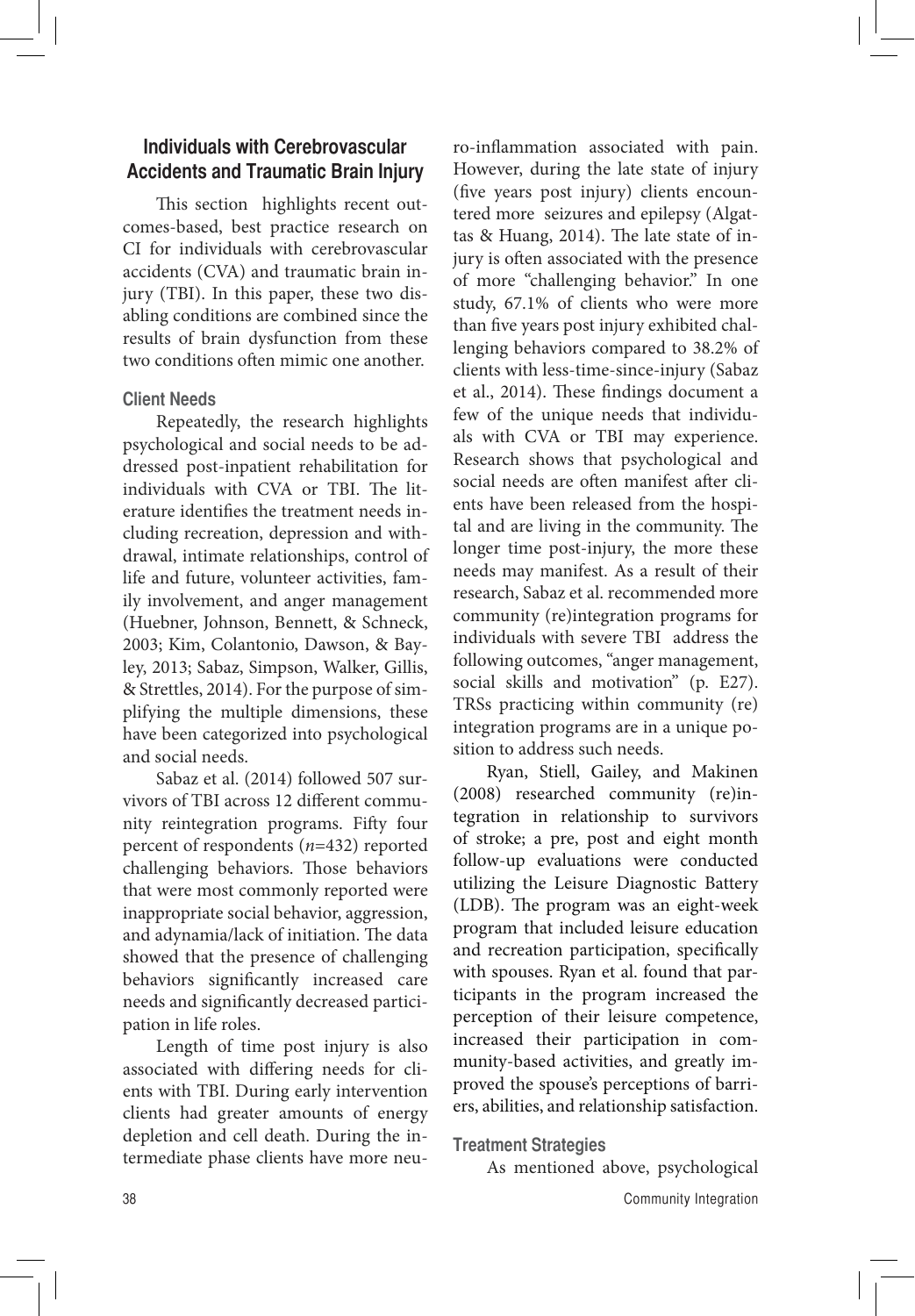and social needs of individuals who have experienced CVA or TBI may exacerbate post-rehabilitation. Goal-oriented programs, based on careful assessment, planning, implementation, and evaluation are essential to the TR process. Careful assessment of the stage post-injury should be noted, along with an effort to include family and significant others within the planning and implementation process.

Eicher, Murphy, Murphy, and Malec (2012) conducted a study of 604 patients with TBI comparing four programs: intensive outpatient and community based rehab (IRC), intensive residential rehabilitation (IRR), long-term residential supported living (SLR), and long-term community-based supported (SLC). The community (re)integration program focused on acquisition of skills; development of strategies to support cognition, communication, mood and behavior stability; and development of stable activity pattern elements. The researchers found the following recovery rates: IRR at 5.1 years; IRC at 6.0 years; SLC at 6.8 years, and SLR at 9.1 years. Participants who were involved in either IRR or IRC programs showed significant functional improvement on the Mayo-Portland Adaptability Inventory. In addition, they found individuals who participated one-year post-injury or multiple years post-injury showed significant improvements participating in the IRC programs. This suggests that individuals who are one-year post-injury or several years post-injury can be positively impacted through participation in community (re)integration programs.

Cicerone, Mott, Azulay, and Friel (2004) utilized both the Community Integration Questionnaire (CIQ) and the Quality of Community Integration Questionnaire (QCIQ) as measurement tools. The researchers found that individuals with TBI participating in an intensive holistic community (re)integration program showed greater improvement than individuals participating in a standard neuro-rehabilitation program. The holistic program consisted of cognitive rehabilitation, psychosocial-interpersonal therapies, and both group and individualized programming.

Huebner et al. (2003) followed 25 survivors of TBI who participated in CI programs. They utilized three CI assessments: (1) Community Integration Questionnaire (CIQ), (2) Quality of Life Rating (QOLR), and (3) Functional Improvement Measure (FIM). The researchers wanted to measure home integration, social integration, productivity, and quality of life, to specifically examine selfesteem and well-being, interpersonal attachment, economics, recreation/leisure, and spirituality. Data showed that Total FIM Change and FIM Discharge Scores were positive predictors of community participation.

> The presence of fewer activity limitations correlated with more home integration and productivity and overall CI but not with social integration. Fewer activity limitations and higher social integration were associated with higher self-esteem, spirituality, economic, and recreation aspects of quality of life . . . . Quality of life was highly related to all aspects of community integration (Huebner et al., p. 182).

Doig, Fleming, and Tooth (2001) studied the CI patterns of 208 persons with TBI two to five years post-discharge from rehabilitation units. Their sophisticated statistical analysis reviewed three patterns ("clusters") of individuals. Those who concentrated on work with fewer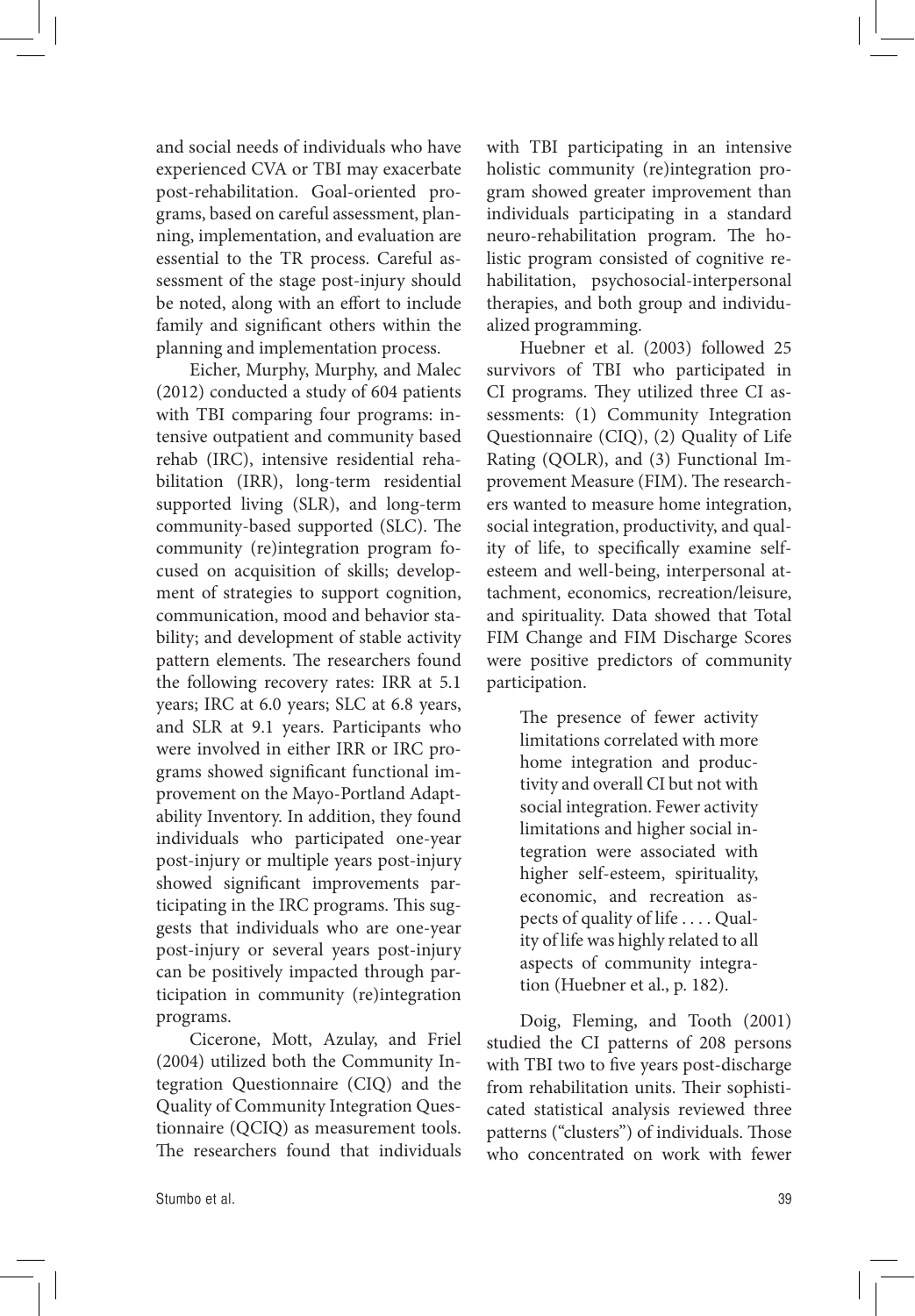home or social activities; those who were balanced working part-time or volunteered and were involved in a wider variety of social and home activities; and those who were isolated and poorly integrated, with low levels of participation in work, leisure, and home activities. The latter group had experienced more severe injuries and had greater functional deficits. The authors noted that, even for those with the most severe brain injuries, rehabilitation professionals need to focus on "productive alternatives for those not able to return to competitive employment" (p. 759).

Data supporting the need for continued treatment in late injury was collected by Kolakowsky-Hayner, Wright, Englander, Duong, and Ladley-O'Brien (2013). Twenty-five TBI survivors were surveyed, five to 13 years post-injury. Research participants predominantly responded that the increase in seizures in the late state of injury negatively impacted recovery, activity, and participation. Findings reflect a need for continued goal-oriented treatment that focuses on increased independence.

In addition, Doig, Fleming, Cornwell and Kuipers (2001) completed a qualitative study of individuals with TBI who participated in a 12-week goal-oriented CI program. Participants, caregivers, and family members were interviewed. Common themes were: "(1) challenges, (2) family involvement, and (3) satisfaction and progress" (p. 564). Findings reflected respondents' high satisfaction with participation in the goal-oriented program. However, cautions were noted. Individuals with severe cerebral damage noted that lack of memory often resulted in not remembering goals that, in turn, created frustration. Lack of self-awareness (individual recognition of actual abilities and limitations) also was reported as a barrier. Respondents recommended greater support in goal setting and involving the individual's support network in the goal setting process.

Schönberger et al. (2014) researched treatment pertaining to adjustment models. In a study of 57 adults and adolescents with TBI, the investigators found that "poor functional status had a more minor impact on psychological adjustment in individuals with poor self-awareness than in individuals with high levels of self-awareness" (p. 204). This supports the assertion that goal refinement is essential to meeting the needs of clients.

Research has shown that CI is effective and, in many cases more effective, than traditional in-patient rehabilitation approaches for individuals who have sustained CVA or TBI. CI programs for these individuals need to be planned and structured to address specific psychological and social needs. TRSs need to be mindful of the injury stages of their participants as well as their existing and potential support networks. CI programming for this population needs to be deliberate and thoughtful, as well as evidence-based, in order to be most efficacious.

#### **Implications for TR Practice**

The above review of client needs and treatment strategies produced several recommendations for CI programming for TR. Among these recommendations are:

- Individuals with CVA or TBI benefit from CI programming that is planned and structured.
- Because of the unique pathophysiology of CVA or TBI, TRSs must be mindful of the client's stage of injury.
- Individuals with CVA or TBI prefer well formulated goals. These goals, with the permission of the client, should be shared with individuals within that client's social network.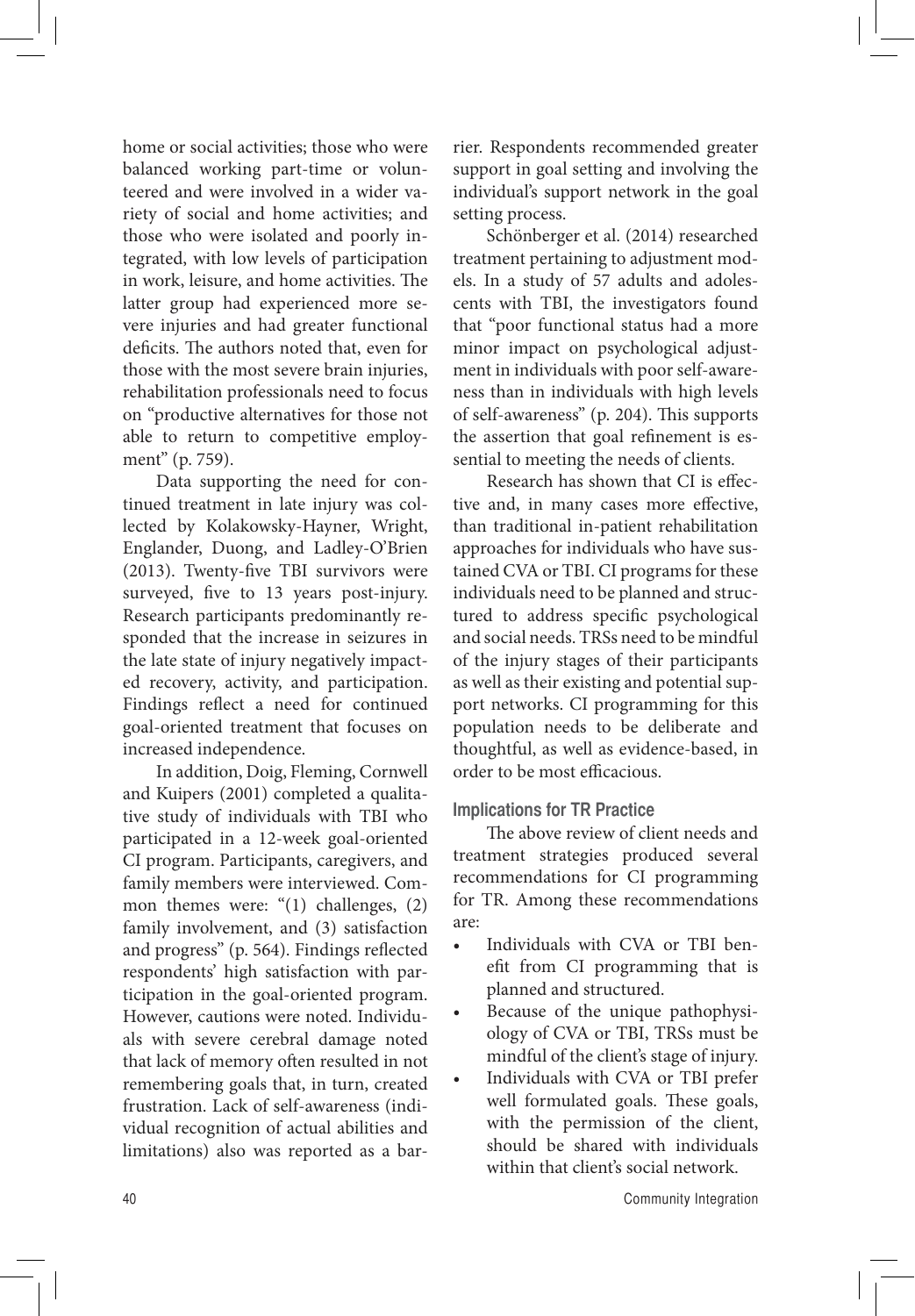• CI programming for psychological and social needs is an essential need for CVA or TBI populations, as these areas are by far the most heavily reported as areas of need that continue to create discord for clients.

# **Individuals with Intellectual and/or Developmental Disabilities**

The focus of this section is on evidence-based research on CI interventions with individuals with intellectual and/or developmental disabilities (I/DD). A brief review of client needs will be followed by a review of research on treatment strategies.

### **Client Needs**

In considering the desired outcomes associated with CI among persons with intellectual and/or developmental disabilities (I/DD), it is important to acknowledge that valued outcomes are likely to be influenced by the individual's life stage. For example, adolescents in high school are addressing transition from school-based supports and goals and possibly preparing to move into more independent community living, attaining employment, and engaging in post-secondary education (Wilder, Craig & Frye, in press). Young adults may be attempting to cultivate a social niche, establishing intimate relationships and starting families, and hopefully, launching careers. In later life stages, older persons may be experiencing functional decline associated with the long-term effects of chronic conditions, maintaining established and socially valued roles, and remaining in the homes of their choice (Boyd, 1997).

Stumbo et al. 41 Successful CI for people with I/DD is impacted by their living situations. The dominant living arrangement for persons with I/DD (greater than 60%) is at home with a family caregiver (Heller & Factor, 1993; Rizzolo, Hemp, Brad-

dock, & Pomeranz-Essley, 2004). This demographic reality, along with legislative mandates such as the Olmstead Act, virtually ensure that demand for services in the community, where the majority of people with I/DD reside, will remain strong (U. S. Department of Health and Human Services, 2002; Wilder, 2011).

Funding for I/DD services has been trending toward greater and greater allocations going to fund community-based supports versus institutional or nursing home care. For example, between 1997 and 2006, all 50 states increased the amount of money allocated to community-based services for people with I/DD (Braddock, 2010). The movement toward providing services in the community is clear and TRSs must be available and prepared to deliver intervention services where they are needed.

Multiple health disparities exist for persons with I/DD (Haveman et al., 2009). For example, there is evidence that persons with I/DD experience as high, and in certain disability groupings, higher rates of obesity than peers without I/DD. This places individuals with I/DD at risk for many obesity-related secondary conditions such as diabetes, hypertension, osteoarthritis, depression, and other related conditions (Haveman et al.; Rimmer, Yamaki, Davis Lowry, Wang, & Vogel, 2010). Community-based interventions aimed at addressing health conditions, meaningful engagement in activity, inclusion, and/or establishing and sustaining a social support network potentially contribute to one's perceived quality of life. TRSs are encouraged to consider these elements in determining how best to apply treatment services to facilitate attainment of valued outcomes (Chun, et al., 2008).

Within the developmental disability services community, calls for meaningful inclusion in community life have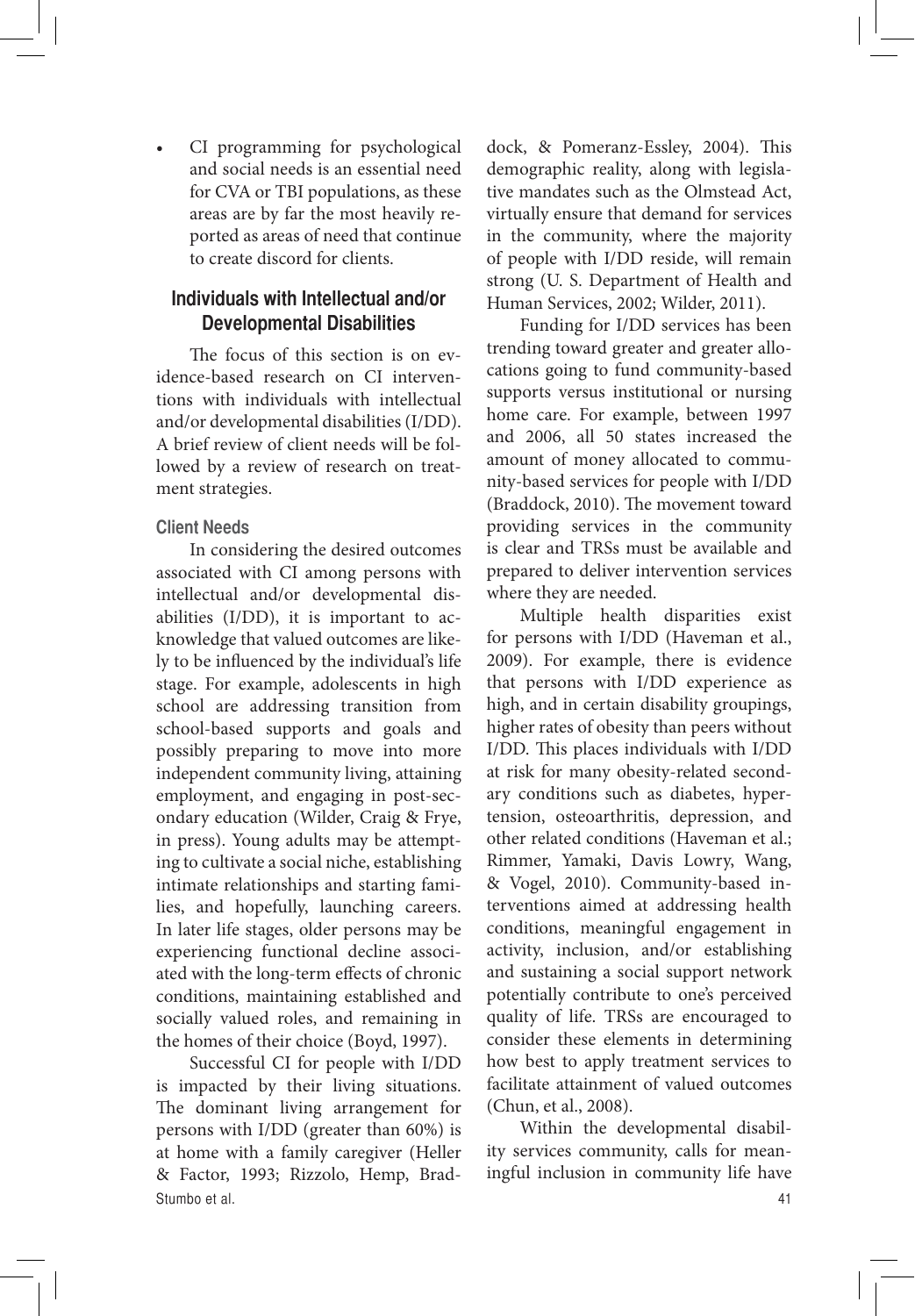been myriad and sustained (Austin & Lee, 2013; Boyd, 1997; Bullock, Mahon, & Killingsworth, 2010; Janicki & Ansello, 2000; Mayer & Anderson, 2014; Schleien, Meyer, Heyne, & Brandt, 1995). The right to access and inclusion in the mainstream of society has been directly impacted by a variety of laws and policy initiatives. The Americans with Disabilities Act, The Individuals with Disabilities Education Act of 2004, The Developmental Disabilities Assistance and Bill of Rights Act of 2000, The Olmstead Act, The New Freedom Initiative, and most recently the establishment of the Administration for Community Living under the Department of Health and Human Services, all represent national attempts to ensure broad access to community living for all Americans.

### **Treatment Strategies**

The trend toward opening access to community-based supports and services clearly drives the need for TRSs in integrated community settings. A longitudinal study conducted in Australia determined that children and adolescents with dual diagnosis of autism and severe ID were particularly vulnerable to poor CI and living skills as adults (Gray et al., 2014). Their research suggested that living skills, which include working, independent living, and social engagement within the community were key contributors to successful CI. They found, however, that the majority of their research participants continued to experience restricted CI and living skills despite the trend toward increasing rates of residing in the community.

Increasing access to meaningful inclusion and engagement in the community for persons with I/DD is critical (Drum et al., 2009) to successful CI. Chun et al. (2008) found that individuals with disabilities (31.7% of study participants comprised persons with developmental disabilities) who participated in a community-based adaptive sports program perceived a strong sense of CI that was positively correlated to increased quality of life.

Thorn, Pittman, Myers, and Slaughter (2009) changed the nature of their large, custodial institution for individuals with intellectual disabilities (it housed 556 individuals at the start of the study) and implemented a sweeping reform that included community-based training and 'real-life' community experiences. Over several years, their recreation program transitioned from 'outings' to teaching functional and independence skills.

> The results of this study indicate that increased functional skills enhance relationship opportunities by creating a sense of ability and commonality in social settings. Increased functional skills in areas such as social interaction, safety, dining etiquette, money management, etc. enhance social relationships by highlighting abilities and unifying common interests. (p. 899)

The authors planned to continue to provide programs that teach and utilize skills in the community in which they are needed.

The message from a research study on individuals with intellectual disabilities with high support needs by Vine and Hamilton (2005) echoed Thorn et al.'s results. They studied 37 males who formerly resided in large institutions but now resided in smaller community settings by use of support staff proxies. They reported clear correlations between scores on community skills, daily living skills, social skills, and CI scores. As skill sets decrease, the degree of CI also decreases. They noted that individuals with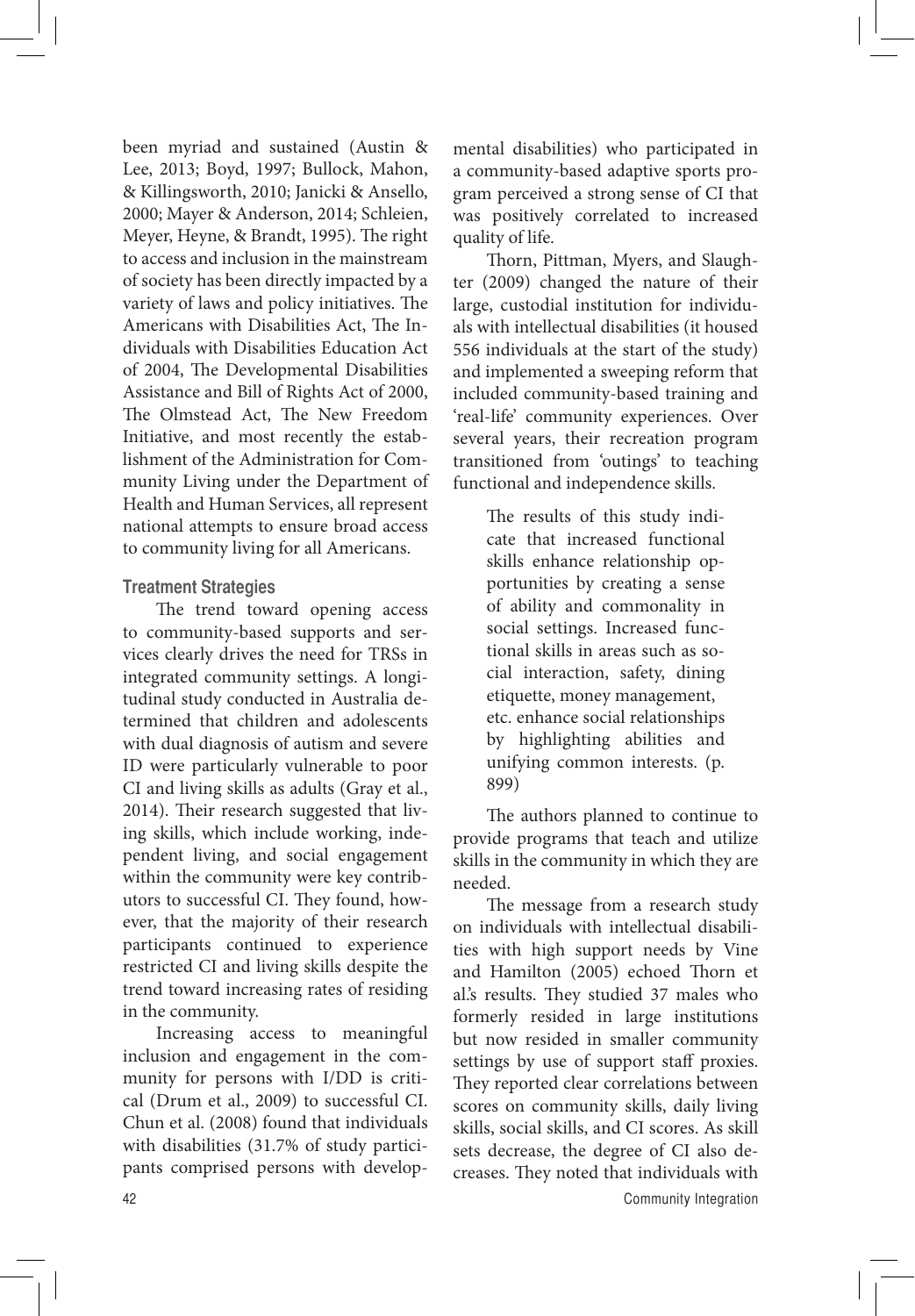severe levels of intellectual disability risk having limited community involvement, but their particular study did not suggest the best way to improve these life circumstances.

Facilitating successful transition from school to work and community living is a primary directive of public education for individuals with disabilities. The Federal Partners in Transition opened a national online dialogue to seek input on how federal agencies could best facilitate successful transition (U.S. Department of Labor, 2013). Disability professionals across the country generated ideas that directly impact TR services with the call to 1) lower the age of transition services, and 2) mandate TR in schools. Our field has generated several successful models for incorporating TR services in public schools. One that is aimed specifically at starting transition services early is Northeast Passage's *TREK* program. *TREK*, Therapeutic Recreation Empowering Kids, is a school and community-based therapeutic recreation program designed to support the educational, developmental, and transitional needs of students with disabilities in the K-12 public school system. The *TREK* program purposefully facilitates transition. "By integrating important life skills into the existing curriculum, students who participate in *TREK* have the opportunity to develop critical competencies that enhance the likelihood of successful transition to adult roles" (Wilder et al., in press, p. 2). Utilizing the inherently motivational aspects of recreation and leisure involvement, coupled with specific transition-based goals identified in the student's Individualized Education Plan (IEP), the TRS serves as a key agent in promoting successful transition from school to work and community living.

Multiple health disparities exist for persons with I/DD (Haveman et al., 2009). As mentioned earlier, many studies have shown that individuals with I/ DD on the whole are less fit, more sedentary, and have high amounts of body fat as compared to peers without disabilities (Rimmer, Rowland, & Yamaki, 2007). Lack of physical activity and inadequate nutritional intake that lead to being overweight or obese are modifiable with proactive and preventive measures (Haveman et al.). Public policy initiatives specifically identify the need to remove barriers to physical activity for people with disabilities (U.S. Department of Health and Human Services, 2008). Researchers have called for program staff to be trained and/or skilled in delivering programs that incorporate various approaches and modifications to facilitate engagement of participants with disabilities (Gray et al., 2014; Kunstler, Thompson, & Croke, 2013; Mayer & Anderson, 2014).

Kunstler et al. (2013) found that youth with disabilities (23% of research participants had I/DD) who engaged in the *FreshenUp* program became knowledgeable of their own fitness, were able to identify behaviors that lead to healthier states, demonstrated increased involvement in physical activity, improved fitness levels, and enhanced self-esteem and satisfaction. The 10-week *FreshenUp*  program involved college students, under the guidance of a CTRS, employing the TR process to design and implement programs that assist young people with disabilities to develop recreation skills that would facilitate not only health and wellness outcomes, but also skills to participate in inclusive recreation. The program specifically targeted "overcoming barriers to participating in physical activities" including access to programs, information, and qualified staff (Kunstler et al., p. 125).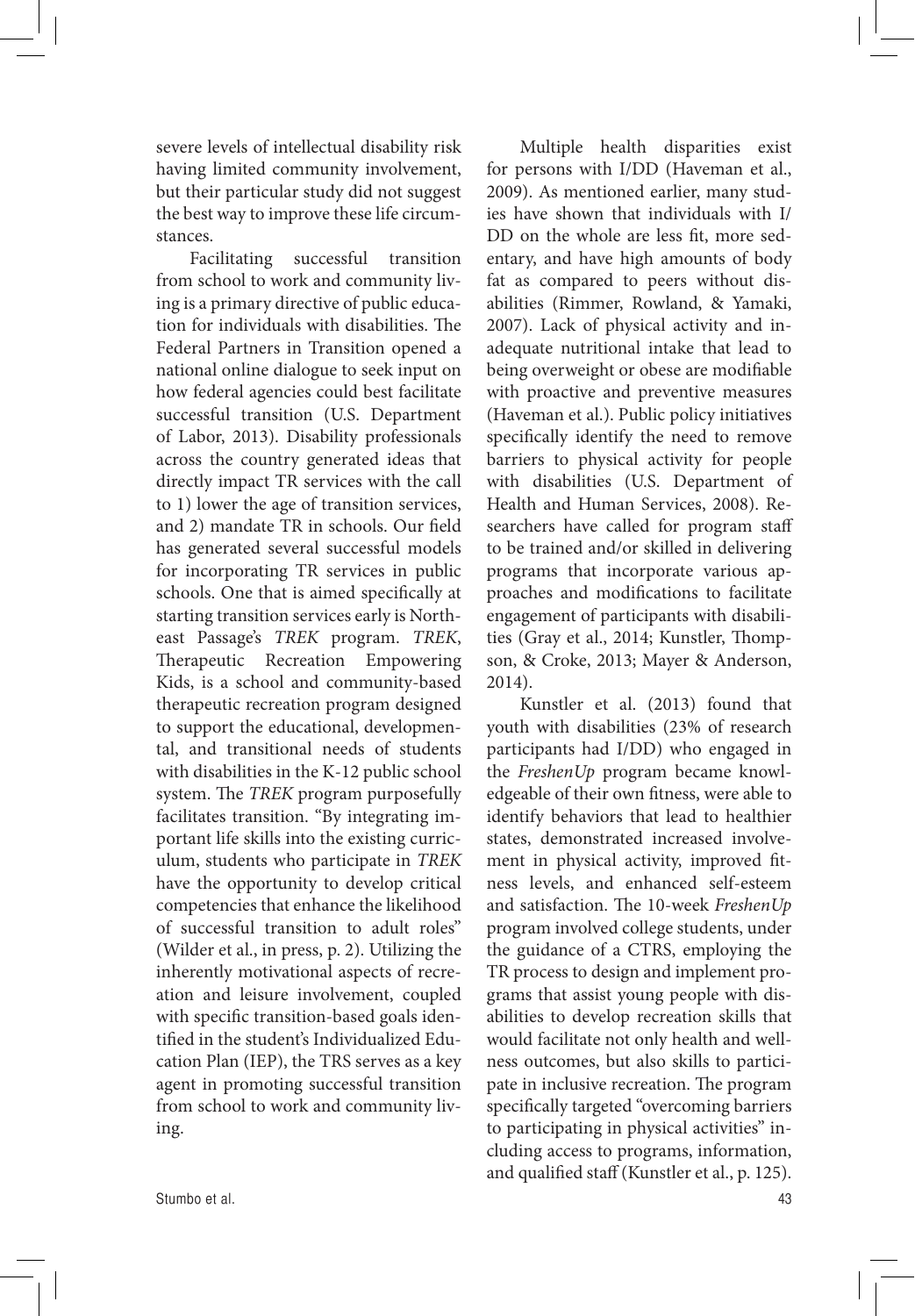Another promising approach to increasing physical activity and healthy eating among persons with I/DD is the *I Can Do It, You Can Do It* (ICDI) program document. Using a mentor-mentee model (mentors included TR staff), participants of ICDI were involved in an eightweek community-based physical activity and nutrition program. Using a multi-site design, the study sought, in part, to determine whether there was a significant difference in physical activity level, nutritional intake, and changes in sedentary behavior as well as BMI upon conclusion of the ICDI program. Significant findings among mentees included increased physical activity and enjoyment of physical activity, improved nutrition, changes in sedentary behaviors, and reduction in BMI (Kemeny & Arnold, 2012).

As noted above, the majority of persons with I/DD live at home with family caregivers. Intervention services that include the caregivers and/ or support staff as an integral part of a successful treatment plan provide a more effective and valued approach to service delivery (Rimmer & Yamaki, 2006). Wilhite, Biren, and Spencer (2012) conducted an outcomes study of *Get FIT* (Fitness, Integration, and Training), a 12-week community-based physical activity program for adults with I/DD and their caregivers. For persons with I/DD significant improvements were noted between pre- and post-intervention on a variety of physical health indicators including total cholesterol, blood pressure, flexibility, strength, and cardiovascular fitness. Sleep patterns, alertness, and socialization were also improved among persons with I/DD. Caregivers also benefitted by engaging in activity that both afforded them the opportunity to be with their child or sibling and by doing activity they perceived as positive for themselves.

Inadequate levels of physical activity are a primary driver in the costly burden of chronic disease. Community-based health promotion programs that target physical activity and proper nutrition are essential to improving the health of all Americans. Programs such as *TREK*, *FreshenUp* or *I Can Do It, You Can Do It*, and *Get FIT* that are designed to address barriers to physical activity, provide adequately trained and knowledgeable staff, and that promote the benefits of social and relational fitness and social activities combine the most effective and evidencebased strategies for improving the health and wellness of all people, including persons with I/DD (Kemeny & Arnold, 2012; Kunstler et al., 2013; U.S. Department of Health and Human Services, 2008). Collaboration among the various providers is a critical component of a successful program. The TRS is ideally situated to engage in collaborative practice and by virtue of training and expertise can be the pivotal person in facilitating crosssystem and cross-disciplinary collaboration (Kemeny & Arnold, 2012; Kunstler et al., 2013; Wilder et al., in press; Wilhite et al., 2013).

#### **Implications for TR Practice**

This review of client needs and treatment strategies produced several recommendations for CI programming for TRSs. Among these recommendations are:

- Being a valued and integral member of a community enhances one's quality of life; TR services should be geared toward facilitating this status among persons with I/DD.
- The majority of persons with I/DD live in the community and will continue to do so; TR service delivery must be available where prospective clientele live.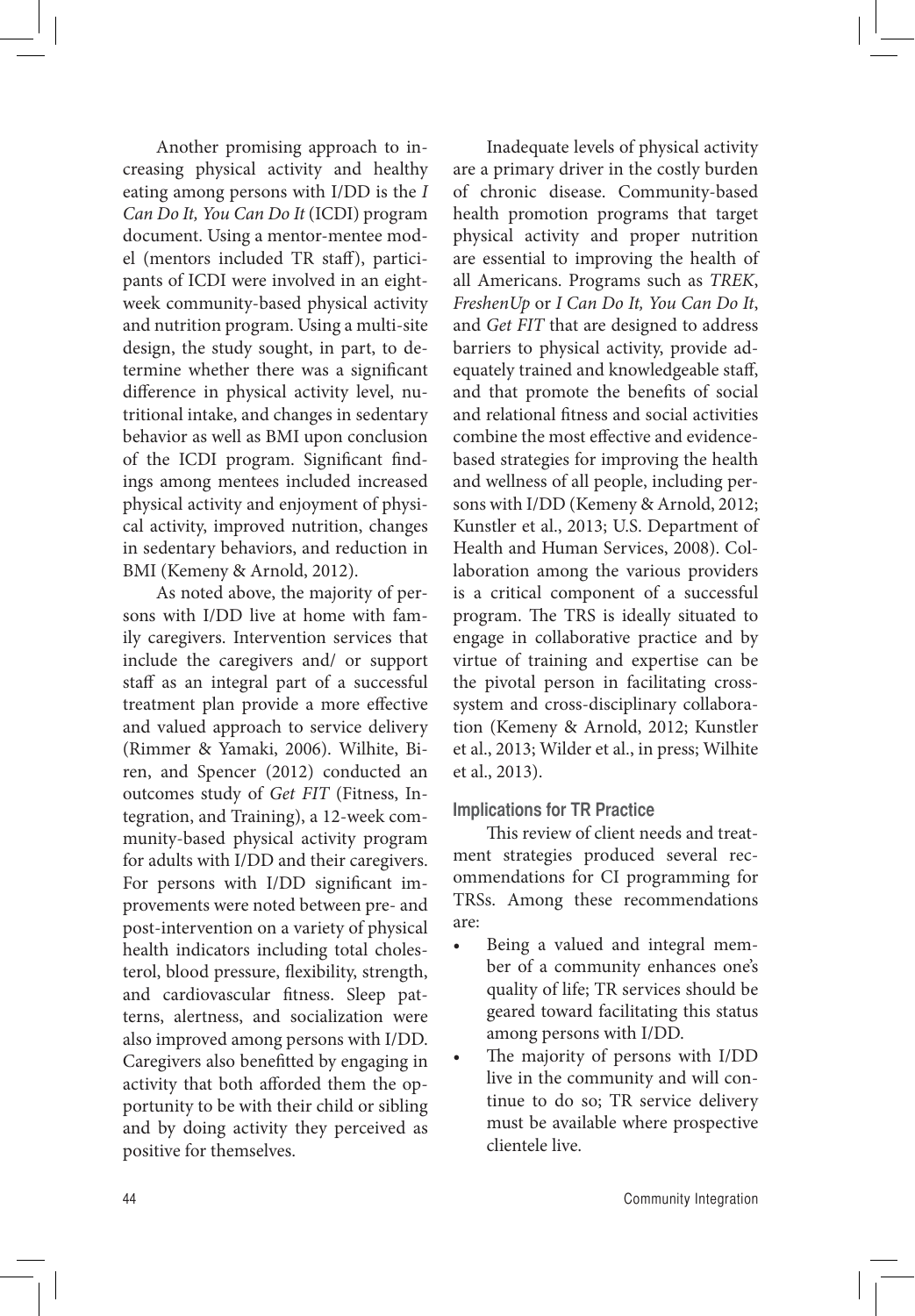- CI is most successful when key partnerships and services providers are linked together; TRSs can and should take on the role of facilitating these collaborative relationships for the benefit of those we serve.
- Obesity is a major health threat to our entire populace and persons with I/DD may be at particular risk for experiencing obesity-related illnesses. TRSs are well situated to provide effective, evidence-based interventions to address this threat to our collective health and well-being.
- In addition to viewing health as a holistic concept, it is also an ecological construct. TRSs should seek to involve the person's key social support network when developing a treatment strategy.

### **Individuals with Mental Illnesses**

Client needs of individuals with mental illnesses and successful treatment strategies with regard to CI programs are the focus of this section. This includes CI interventions that have been shown to be efficacious for individuals with mental illnesses.

### **Client Needs**

Stumbo et al. 45 Past research provides clear evidence to support leisure as a principal life domain in terms of one's health and wellbeing. Leisure engagement is particularly important for those who for various reasons lack positive life experiences. This is particularly true for persons with mental health problems as many of the negative symptoms, stereotypes, and stigma associated with different clinical diagnostic categories make the attainment of positive life experiences an ongoing daily challenge. The need to provide greater access to positive TR experiences cannot be overstated. Person-centered factors such as locus of control contribute the most

to the multifaceted nature of well-being (Pegg & Moxham, 2000). Globally, however, services for individuals with a mental illness remain fragmented, disconnected, and largely inadequate (Iwasaki, Coyle, & Shank, 2010).

Research to date has suggested that when individuals take greater control of their lives, they suffer less illness, are better able to cope with life stresses, and have lower rates of recidivism (Coleman, 2000). Appropriately planned TR programs need to be a key component of any health service as such interventions serve as potential sources of social support for people with a mental illness, offering opportunities for individuals to relax with peers, make friends, and improve relations with family and spouse (Bruseker & O'Halloran, 1999; McCormick & Hale-Fought, 1999). The manner with which TR services support the individual becomes a critical consideration as stress and lack of social supports are key factors that can lead to an exacerbation of symptomatology and deterioration in mental wellness.

# **Treatment Strategies**

Researchers found that independent living skills, social skills, self-advocacy, and being proactive all aided the 18 research participants with schizophrenia in their movement toward successfully integrating back into community living (Wong, Metzendorf, & Min, 2006). The researchers also noted that the formation of supportive consumer networks and the promotion of mutuality and reciprocity in any form of treatment were also important considerations. Similarly, in a study conducted by Murugesan et al. (2007), with respect to the delivery of psychosocial rehabilitation program in a regional community of Australia, there were significant improvements for program participants reported in terms of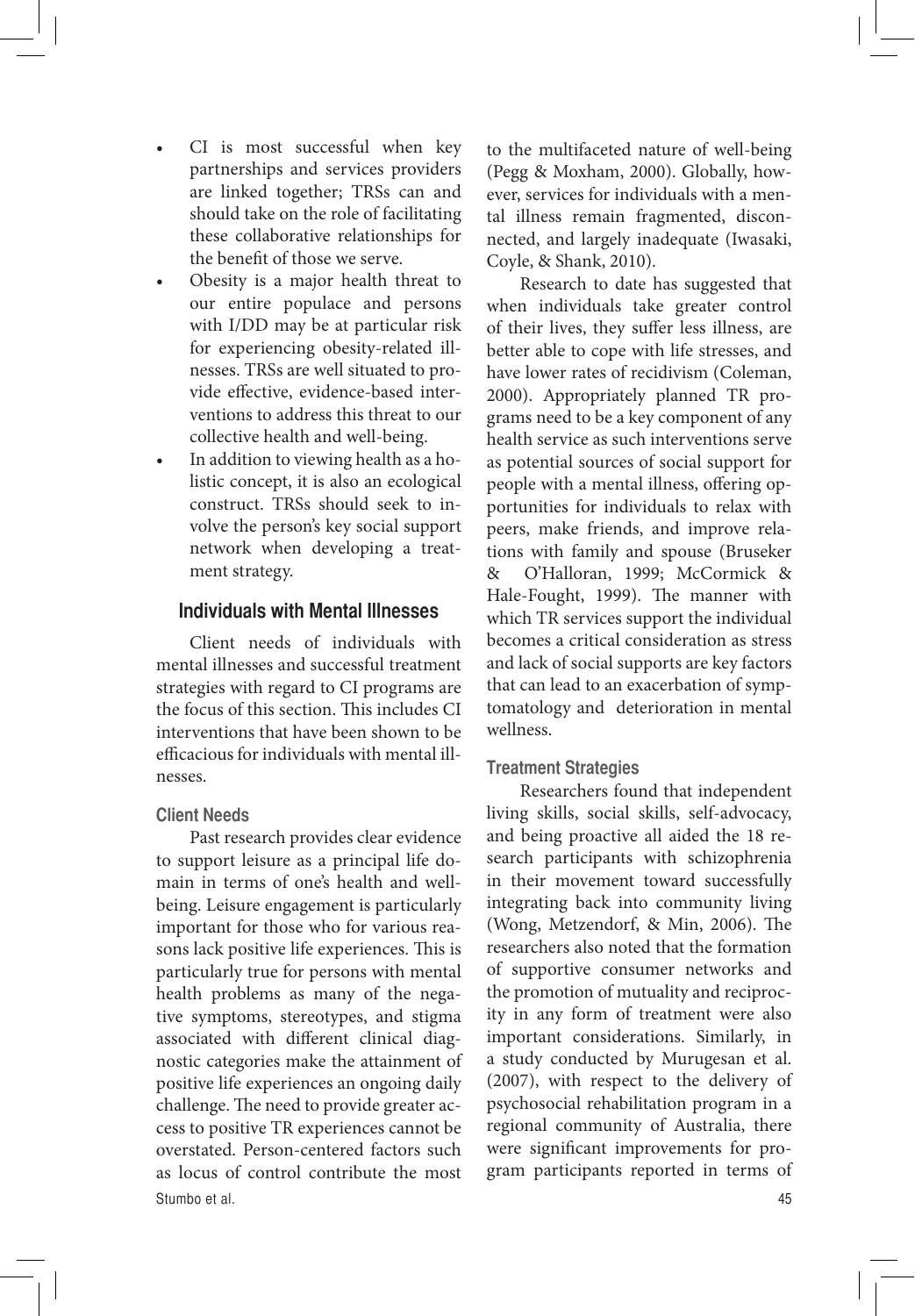psychiatric symptomatology, psychosocial functioning, and psychological distress as a consequence of their involvement in the planned intervention.

Providing further support for the value of appropriate intervention programs, McCorkle, Dunn, Mui Wan, and Gagne (2009) conducted a study of 20 individuals (nine with serious mental illness with numerous barriers toward developing and maintaining friendship and 11 volunteers) in an intentional friendship program. Researchers reported that as a consequence of their involvement, participants became more outgoing, sociable and active, with increased selfesteem, self-worth, and self-confidence. Moreover, the researchers concluded that the intentional friendship program was a cost-effective strategy that could improve the clients' development of social networks and also serve to improve their overall quality of life.

In a study designed to determine perceived barriers to CI for individuals with mental health problems, Mallik, Reeves, and Dellario (1998) found that financial and employment resources along with vocational adjustment were the three largest barriers individuals with mental illness faced. These same respondents also rated social supports, relationships, communication, transportation, time management, problem solving, and money management skills as problematic. The authors reported that practitioners viewed person variables and lack of skills as the greatest barriers, whereas the consumers themselves rated environmental barriers as the most significant concerns.

46 Community Integration Gulcur et al. (2007) completed a four-year study of individuals with severe mental illnesses and their experiences with homelessness and identified similar issues. In this study, 82 participants were assigned to the experimental group and 101 to the control group. Among

the researchers' many findings were that (a) CI has physical, social, psychological and independence/self-actualization factors; (b) having choice and being in dispersed housing units positively predicted psychological and social integration; (c) having been hospitalized prior to integration produced greater psychological integration; (d) greater psychopathology decreased psychological (but increased social and self-actualization) aspects of integration; and (e) participation in substance abuse treatment programs positively influenced physical integration, but negatively influenced social integration. They concluded that housing needs resemble that of the general population more closely, and that programmers should note that factors such as participation in substance abuse treatment, often can have positive effects on some forms of integration while negatively affecting others. This line of argument was also supported more recently by Muir et al. (2010), who contended that facilitating social and community participation among individuals with mental illness had to start and finish with the provision of affordable, secure, and stable housing.

A recent study explored the perceptions of returned service personnel suffering combat-related disabilities, inclusive of post-traumatic stress disorder (PTSD), about the benefits and importance of a nature-based TR program (Bennett et al., 2014). The researchers reported a range of positive outcomes such as a reconnection with relevant others, a conducive atmosphere to relax and engage, and successfully learning new skill sets that could influence other domains of life. Francis, Giles-Corti, Wood, and Knuiman (2012) noted that engaging people with enduring mental health problems in such outdoor-based therapeutic mediums was one means by which health professionals could assist individuals to enhance their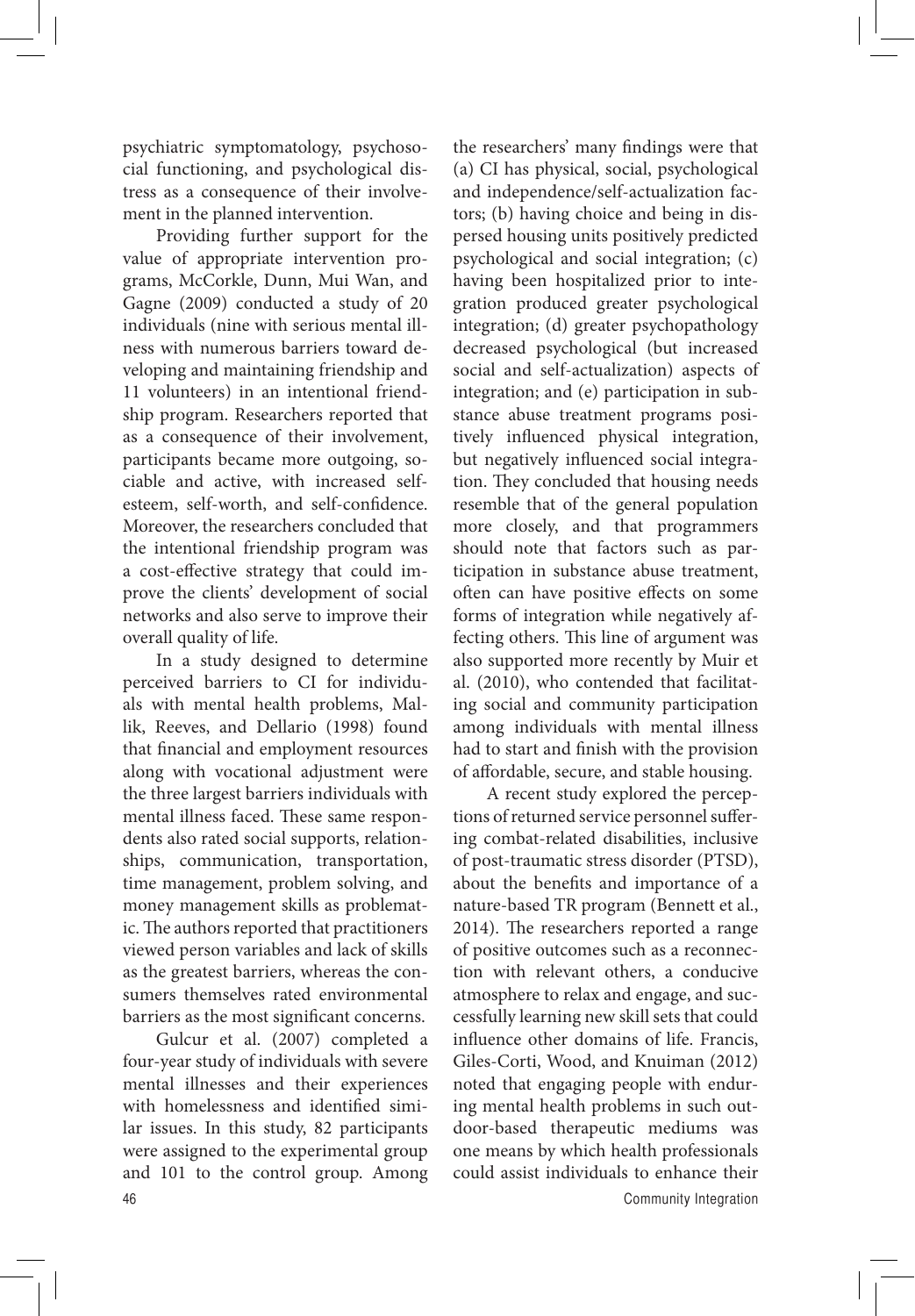identity development and overall quality of life. As reported in other studies with individuals with mental illnesses, the opportunity to gain confidence via their involvement in a structured program, to again feel "normal" and the prospect of moving forward in life were seen as positive individual outcomes which served to assist each to integrate more successfully back into the mainstream.

### **Implications for TR Practice**

Recovery from mental illness is about peers, social inclusion, and a unique path that needs to be followed by each individual on the journey of mental health recovery—"a journey of healing and transformation that enables individuals with mental health problems to live in the community of their choice while striving to achieve their full potential" (Power, 2010, p. 114). Clearly, TR services can be an integral part of that journey for many individuals and is one that need be embraced more fully if individuals with mental illnesses are to be successfully integrated back into community life.

TRSs need be mindful of the following when developing interventions involving individuals with mental illnesses:

- Positive social interaction is a critical dimension of any intervention with a particular emphasis needing to be placed on the active involvement of friends and familial supports wherever possible.
- Health itself cannot be considered in any modern health service outside of a multidimensional stance. As such, TRSs need be cognizant of the community assets that can serve to support the individual and aid in their recovery instead of focusing only on the deficits and limiting the potential outcomes.
- Empowering individuals to take

greater control and allowing them to make choices with respect to their own treatment is a proven and successful means of improving the desired health outcomes. The involvement of individuals with mental illnesses in TR interventions that meet their individual needs can be no different.

# **Individuals with Spinal Cord Injury**

This section highlights needs of individuals with spinal cord injuries (SCI) as well as treatment options regarding CI interventions. After reviewing pertinent CI research, the section ends with a list of important implications for therapeutic recreation specialists serving individuals with SCI.

### **Client Needs**

The ultimate goal of physical medicine and rehabilitation is CI (Charlifue & Gerhart, 2004; Consortium for Spinal Cord Injury Medicine, 2000; Gontkovsky et al., 2009). Rehabilitation professionals prepare individuals newly injured to be included and participating within their physical and psychological environment (Charlifue & Gerhart, 2004; Kirshblum, Groah, McKinley, Gittler, & Stiens, 2002). It is anticipated that individuals with newly acquired SCI would (re)integrate into former or new social roles; be independent in living; and be physically independent in self-care, accessing the environment, and in social interactions in the community. Heinemann, Steeves, Boninger, Groah, and Sherwood (2012) recommended that more be done in analyzing and improving the personenvironment interactions that may occur for persons with SCI. This includes learning more about and advocating for (a) improved accessibility, (b) personal adaptation and negotiation skills, and (c) appropriate technology that may reduce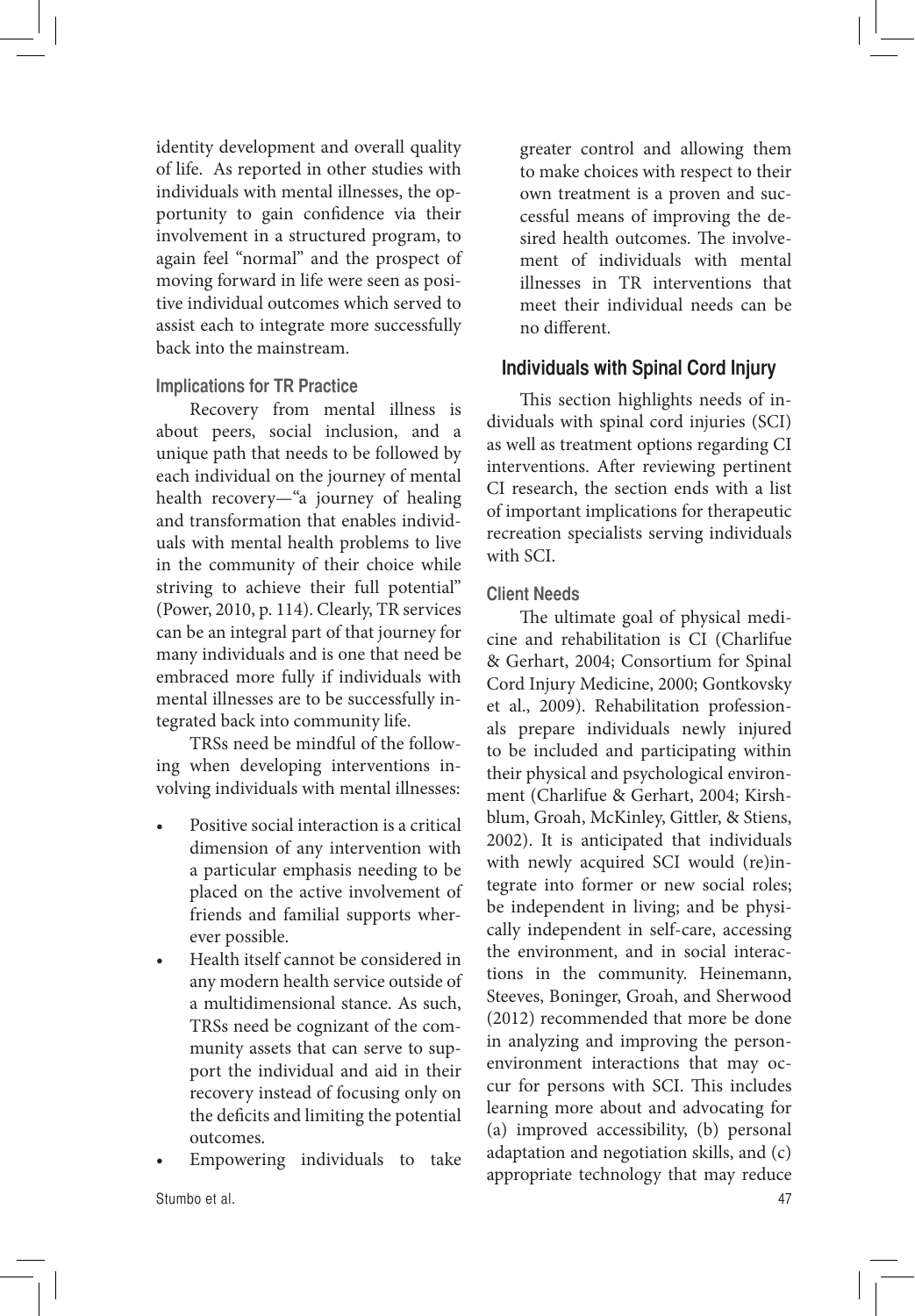environmental barriers. They stated that these important skills may impact one's community participation and QOL.

In addition, the body responds to CI positively. A number of health benefits are associated with engagement in community activities including reduced risk of general mortality and mortality caused by coronary heart disease, reduced risk of coronary heart disease, and reduced risk of cardiovascular disease risk factors (obesity, elevated blood pressure, and raised heart rate) (Dalgard & Håheim, 1998; Ellaway & Macintyre, 2007; Eng, Rimm, Fitzmaurice, & Kawachi, 2002). Furthermore, regular participation in community activities appears to reduce the risk of mental health issues, which influences successful coping and protects against negative effects associated with decreased isolation (Dalgard & Håheim, 1998; Kawachi & Berkman, 2001).

The majority of individuals who sustain an SCI return to home or to a home-like setting in the community after rehabilitation. Rehabilitation professionals coordinate care with the patient to identify, develop, and practice functional skills for CI. The goal is to have the individual integrate in his/her community by participating within his/her physical and psychological environment (Charlifue & Gerhart, 2004; Kirshblum et al., 2002) as well as re-integrate into former or new social roles.

Quality of life and life satisfaction have become important topics when discussing CI of individuals with SCI. It appears CI is a predictor of QOL among individuals with SCI (Kuipers, Kendall, Amsters, Pershouse, & Schuurs, 2011). Moreover, Dijkers (2010) found that higher scores on measures of CI were associated with higher levels of life satisfaction. In a study of quality-of-life issues, results from 270 Australians with SCI surveyed indicated that societal participation was key to improved social relationships and psychological domains (Barker et al., 2009). CI has also been found to positively impact physiological and psychological well-being (Fuhrer, Rintala, Hart, Clearman, & Young, 1992; Kennedy et al., 2010).

Again, while much is being learned about the lifelong processes of integrating into one's community with a SCI, much still needs to be investigated. More needs to be known about the varying needs of newly injured versus long-term injured individuals as well as the variance in types of environments they return to and the skill sets they may need.

### **Treatment Strategies**

In recent years, the focus on CI research is moving away from the benefits of CI to investigating community skillbased programs on CI. Due to shortened length of stays, many individuals with SCI are learning the basics to live within their home with little attention to integration within the community, their social roles, and other aspects of CI. Moreover, the impact the World Health Organization's (WHO) International Classification of Functioning, Disability, and Health (ICF) view of health and disability has shed some light on the need for continued skill building for activity and participation. Activity and participation as defined by the ICF most aligns with CI (Song, 2005).

One of the most common practices within rehabilitation of individuals with SCI involves peer mentors. Peer mentors are individuals who are a few years or more post injury and successfully living in the community (Ljungberg, Kroll, Libin, & Gordon, 2011). "Key elements of peer mentoring programme include the provision of social support, the strengthening of self-efficacy beliefs, CI and monitoring secondary conditions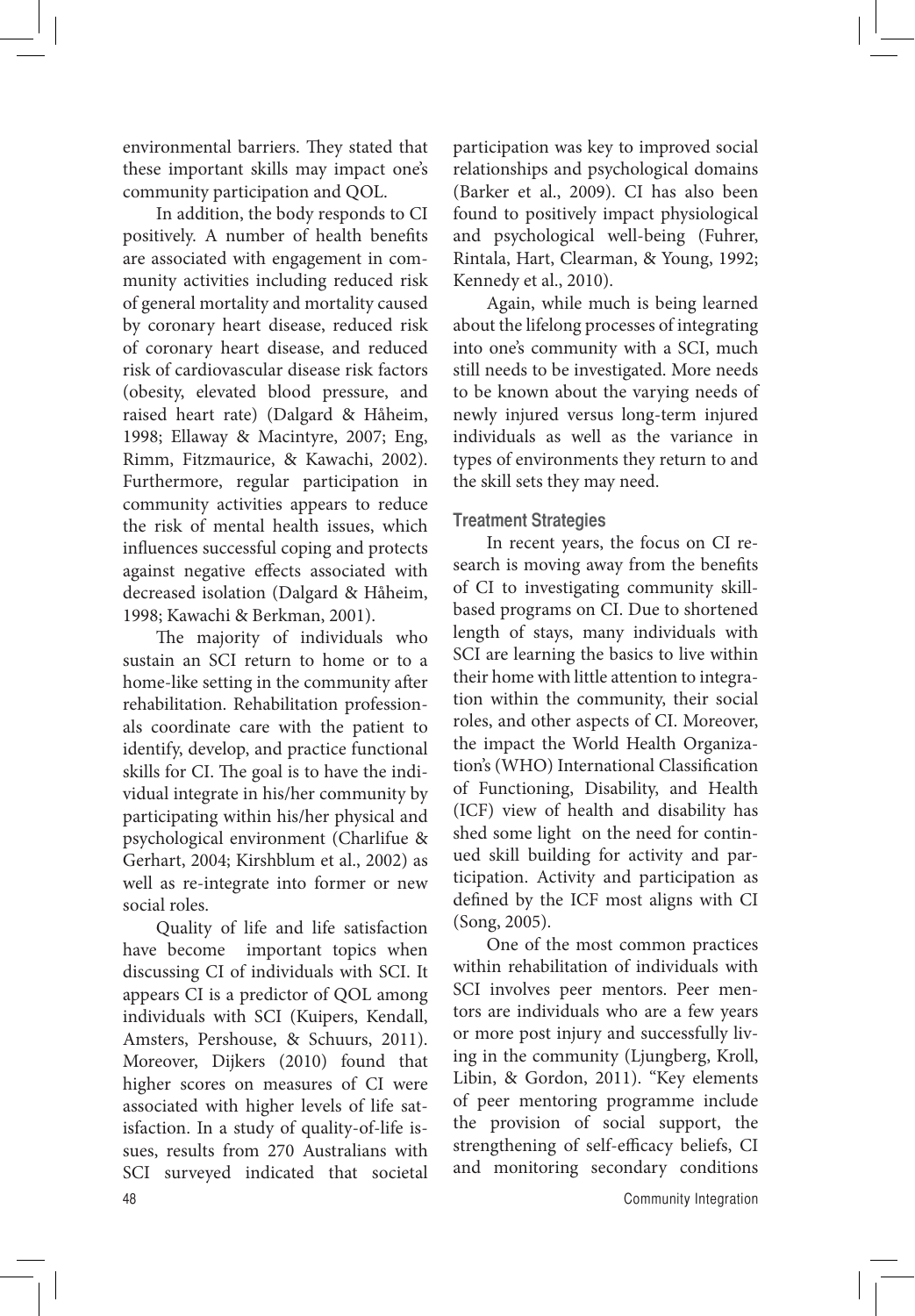in people with SCI" (Ljungberg et al., p. 352). Ljungberg and colleagues investigated the effects of a community-based peer mentor program on individuals' newly injured self-efficacy beliefs and prevention of medical complications. Their quasiexperimental pre- /posttest of 24 individuals receiving peer mentorship showed an increase in self-efficacy beliefs between two measurement times as well as a decrease in medical complications between testing times. Peer mentors went through extensive training and received ongoing supervisory support by clinical psychologists.

Another peer mentoring study conducted by Kolakowsky-Hayner, Wright, Shem, Medel, and Duong (2012) found that successful completion of the program resulted in mentees returning to work or obtaining employment. Their peer mentoring program goal was to "improve the ability of youth/young adults with disabilities to navigate through the disparate services and programs available to individuals with disabilities" (p. 65). Of the 77 mentees, 42 successfully completed the program with 29 returning to school and 13 becoming employed. Employment or school is considered a social role, thus indicating the benefit of a peer mentor program on CI among individuals with SCI.

Stumbo et al. 49 CI involves the fulfillment of participating in life activities such as employment and school; however another area is the participation in recreation and sport. The use of sport or active recreation in the rehabilitation of individuals with SCI is increasingly becoming apparent in SCI treatment (Hanson, Nabavi, & Yuen, 2001). These investigators conducted a study with athletes and non-athletes who participated in an exploration sport camp. This exploration camp involved individuals with SCI participating in different adaptive sport activities. It was

reported that athletes had significantly higher scores of CI than nonathletes. Furthermore, "personal characteristics such as supporting a family, maintaining a job, and going to school were observed more frequently with the athlete group" (Hanson et al., p. 335). Thus, it is posited that higher level of CI implies fulfillment in social roles (Hanson et al.). In addition, participation in sport among individuals with SCI has shown protective factors for disease prevention (Martin Ginis, Jörgensen, & Stapleton, 2012). If individuals are not healthy it becomes more difficult to participate in social roles and community activities.

Mobility among individuals with SCI is critical to CI. Being able to navigate one's environment as well as get from place to place is helpful when integrating into the community. The use of wheelchair skills is imperative to mobility for individuals with SCI. The excessive upper extremity use involved with wheelchair mobility can create problems with CI (Hubert, Tousignant, Routhier, Corriveau, & Champagne, 2013). One way to combat overuse of upper extremities is service dogs. "Potentially service dogs can be used to prevent excessive use of upper limbs and facilitate achievement of certain lifestyles, helping to overcome environmental obstacles" (Hubert et al., p. 342). Hubert and colleagues conducted a study investigating the use of service dogs on manual wheelchair user's mobility and shoulder pain, social participation, and quality of life. Not only did service dogs receive specific training but also subject participants received training with the service dog. They found that after seven months of working with the service dog that shoulder pain significantly decreased and social participation and ability to return to life significantly improved (Hubert et al). The value of service dogs in regard to CI has shown significant effects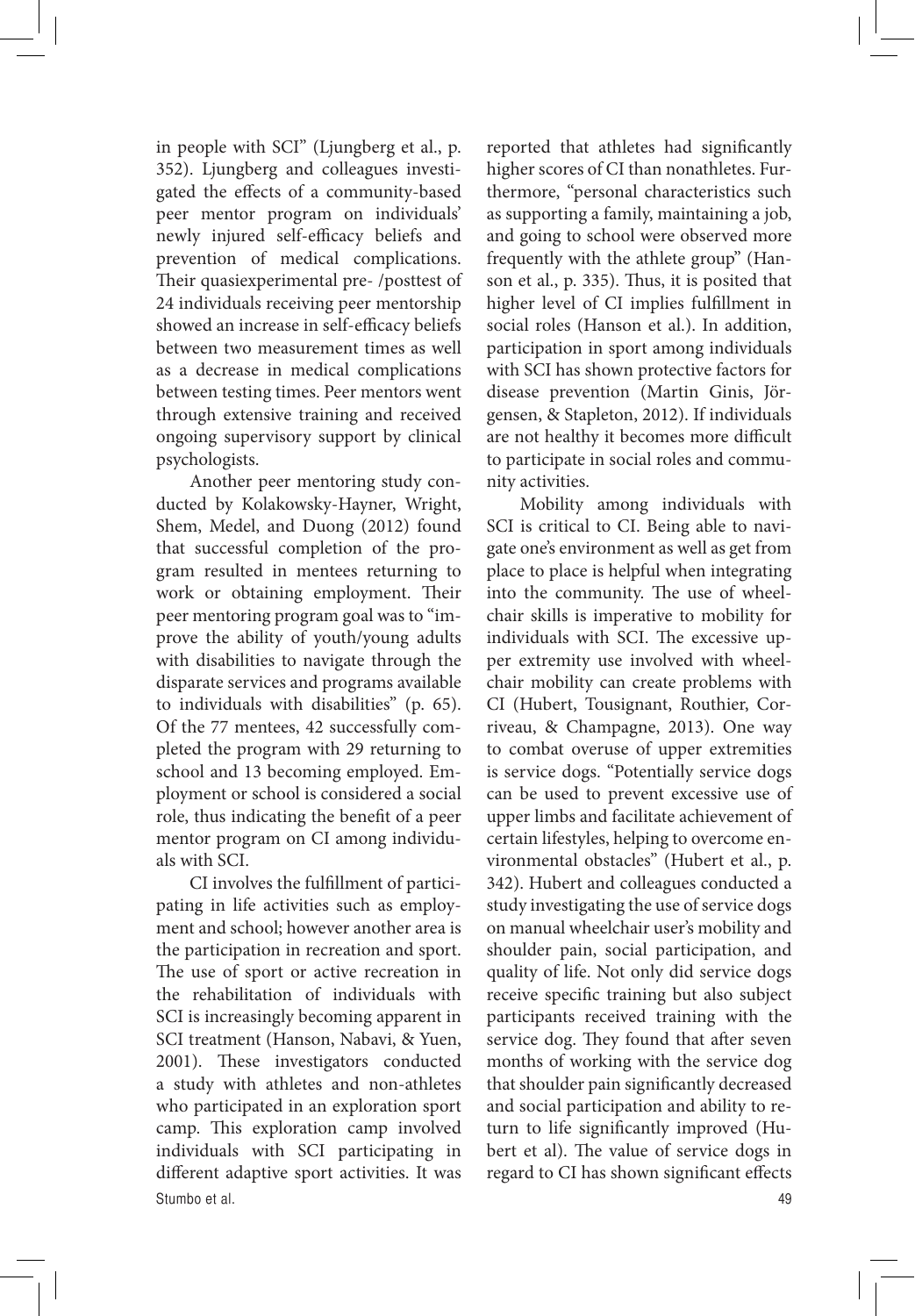on CI. Specifically, Allen and Blascovich (1996) found that within six months of receiving a service dog, individuals with SCI increased their socialization and CI.

 There is evidence supporting community-based programs to facilitate CI for individuals with SCI. The impact of CI on the fulfillment of social roles, increased quality of life, and overall healthy lifestyle appears to be supported by the literature. However, there appears to be more opportunity for further investigation of different interventions to facilitate CI especially since the length of rehabilitation stays is decreasing.

### **Implications for TR Practice**

This review of client needs and treatment strategies produced recommendations for CI programming for TRSs. Among these recommendations are:

- Identifying with similar others is important to individuals with SCI. TR services could incorporate peer mentors during treatment times.
- Being as independent as possible after rehabilitation is an important outcome for individuals with SCI. The TRS can facilitate developing independence by incorporating service dogs within treatment.
- Involvement in physical activity is important for successful CI. TRSs can facilitate this process prior to discharge by bringing patients to actual recreation activities (e.g., wheelchair basketball, adaptive swimming) during and after rehabilitation.
- Community engagement is most successful when individuals feel efficacious in their abilities to participate and engage in and with the community. The TRS should facilitate selfefficacy through the vicarious experiences and using verbal persuasion during all treatment times.

# **Aging Individuals with Chronic Conditions**

CI is becoming increasingly more important for some older adults as people live longer with more chronic conditions or illnesses. Additionally, a stronger emphasis on "aging in place," living in the least restrictive setting, and remaining in the community are making CI significant to older adults who have experienced a life changing medical event. However, research is limited on CI as an intervention specifically with older adults with chronic limitations or illnesses.

# **Client Needs**

CI is designed to "promote the development and application of new knowledge, skills, and attitudes necessary for successful participation on community living" (Armstrong & Lauzen, 1994, p. 5). Often after an acute episode, disabling condition, or even following a period of deconditioning, older adults in acute and sub-acute settings are faced with numerous barriers. Some barriers that interfere with older adult's involvement in community living include decreased functional abilities, lack of a companion, safety concerns, discrimination and stereotypes, lack of transportation or finances, and/or lack of awareness of resources (Administration for Community Living, n.d.; Jansen, 2005; Substance Abuse & Mental Health Services Administration [SAMHSA], 2004; UPenn Collaborative, n.d.). Additionally, "a survey by Tompkins County (Ithaca, NY) Office for the Aging found that 19% of older adults interviewed had no contact with anyone in the past week and 22% had had only one contact" (UPenn Collaborative, n.d., p. 1). Research has demonstrated that social isolation contributes to decreased physical and mental health, including increased depression (UPenn Collaborative, n.d.). For individuals facing barriers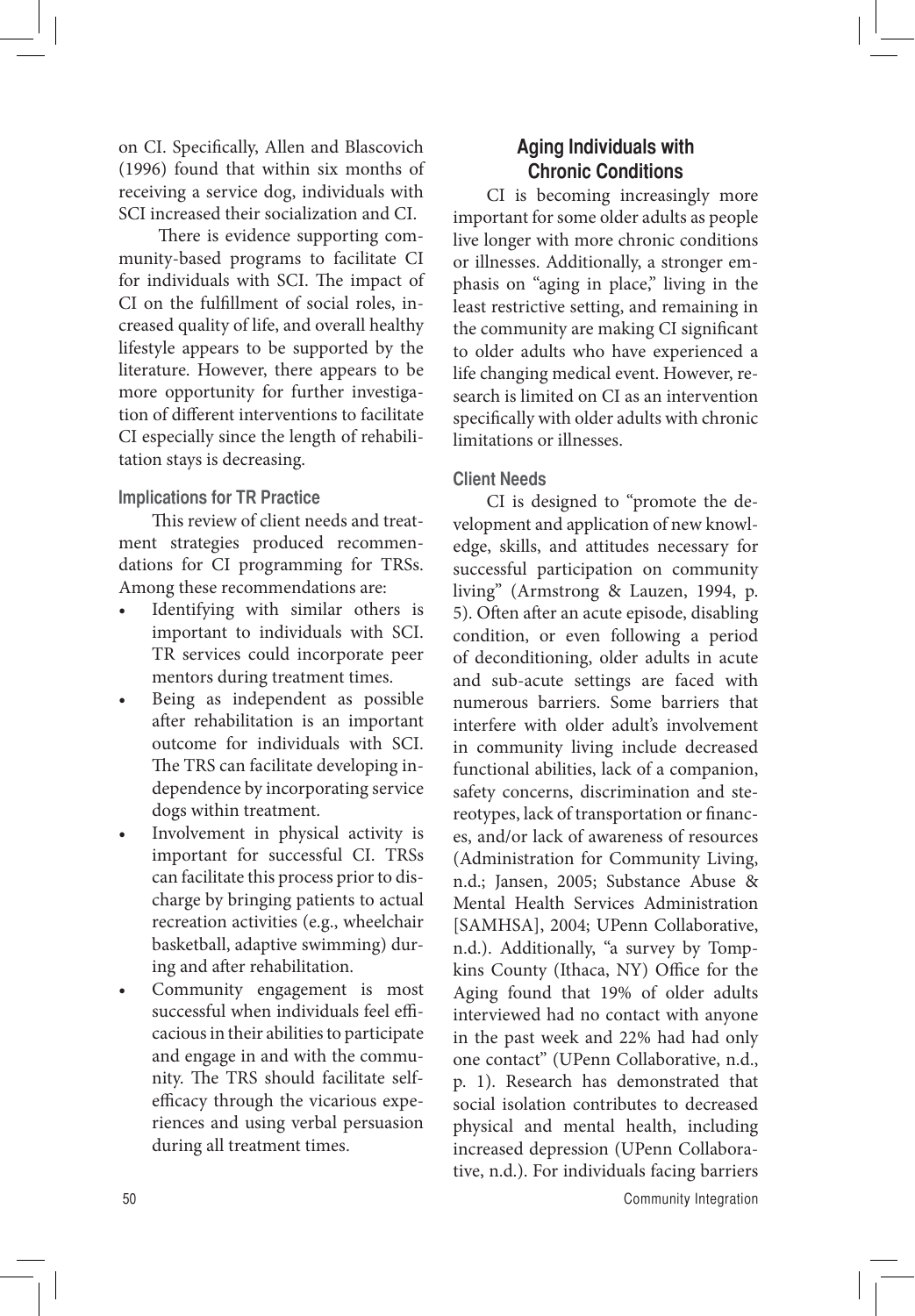and social isolation, the intervention and treatment services of a TRS may be required to overcome barriers and integrate the older adult with chronic conditions back into community living.

# **Treatment Strategies**

TRSs have several opportunities to facilitate successful community participation with older adults with chronic conditions. First, working on CI and life skills during an inpatient stay or hospitalization assists the individual to practice and demonstrate his or her ability to function independently and safely. To support this, the SAMHSA (2005) acknowledged the benefits of community based services to "keep people in the community, and help those who have recently been in a hospital or nursing home make a successful transition back to the community" (p. 1). Part of successful integration includes skill training for community living, prevention of secondary disabilities, health promotion activities, and educational opportunities (SAMHSA, 2005, p. 22-23, 25).

Secondly, providing education about community resources enables successful return to the community. Organizations such as senior centers, churches, and social service agencies assist in reducing or eliminating barriers, further enabling continued CI (UPenn Collaborative, n.d.). Involvement in adult day care programs, which include recreation, has been suggested as "cost effective in terms of delaying institutionalization, and that participants show improvement in some measures of mood and functioning" (U.S. Department of Health and Human Services, 1999, p. 373). Furthermore, being active has proven to decrease depression, as well as the onset of certain conditions and improve overall health (UPenn Collaborative, n.d.).

Efforts are being made to provide support and services to older adults with chronic limitations or illnesses living in their homes to engage them in the community and assist them in community living rather than moving into a residential setting. Partnerships and relationshipbuilding efforts are developing between physicians, community nursing, and/or community social workers to enhance health services to such older adults living in the community who are at risk of experiencing additional health problems (Davey, Levin, Iliffe, & Kharicha, 2005; Korabek, Slauenwhite, Rosenau, & Ross, 2004). Also, studies on older adults with chronic conditions participating in community recreation experiences demonstrated the importance of maintenance of abilities, chances to contribute, resumption of past roles, and improved self-concept (Dupuis, Smale, & Wiersma, 2005).

In the US, the growth of Medicare and Medicaid funding for the Program of All-Inclusive Care for the Elderly (PACE) demonstrates the emphasis on keeping at-risk older adults in the community rather than moving to institutional settings. The PACE program, as well as similar community-based older adult services around the globe, has demonstrated better functional outcomes and improved quality of life, including decreased institutionalization, improved mortality rates, shorter hospital stays, and improved self-reported health status (Administration for Community Living, n.d.; Chan, Cheng, & Su, 2008; Davey et al., 2005; Mukamel et al., 2007; Petigara & Anderson, 2009; SAMHSA, 2004). Furthermore, TR is a recognized component of service delivery within PACE programs (Petigara & Anderson, 2009). Community living and integration of services within the community (versus an institution) are essential components of PACE.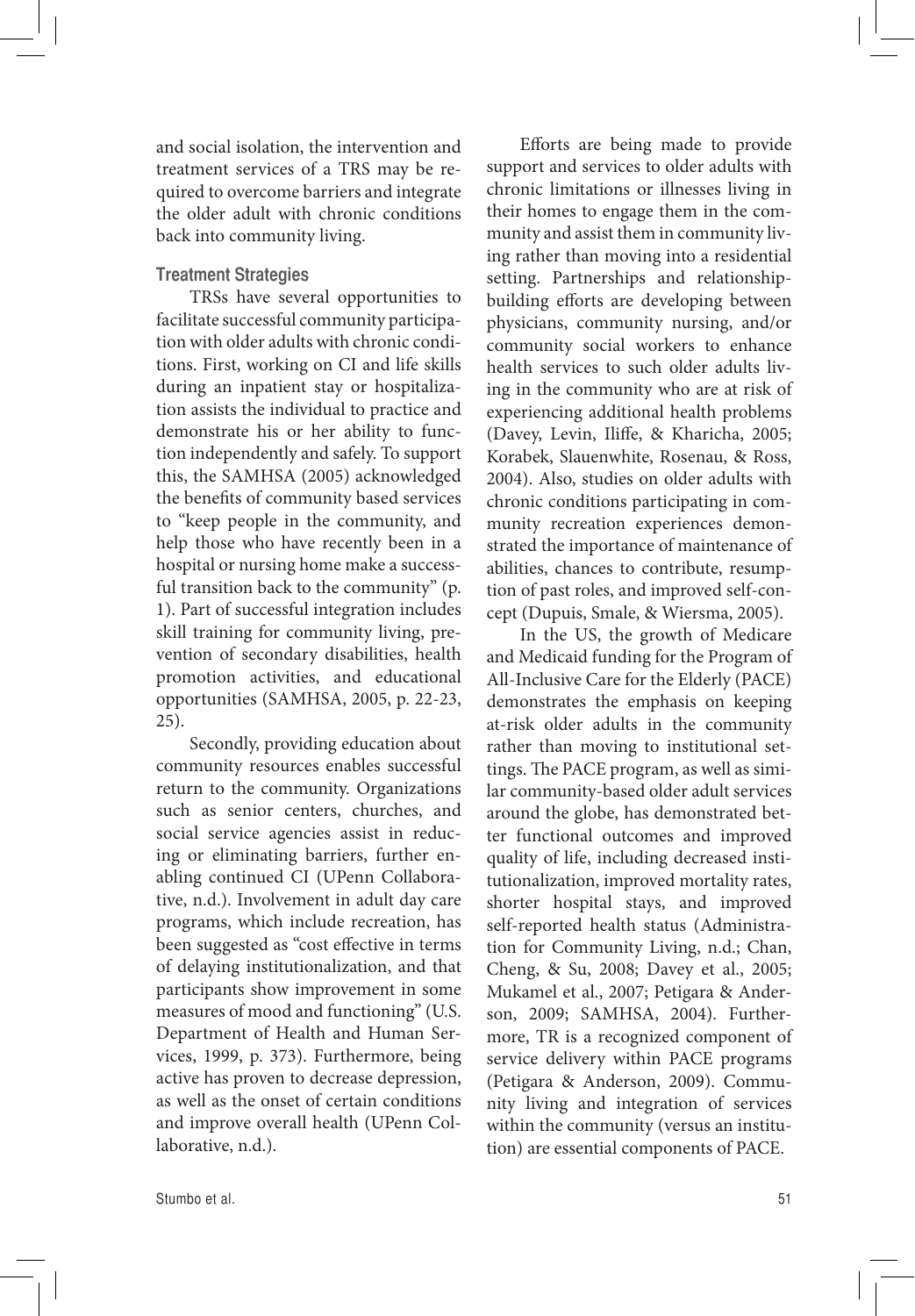A recent CI trend for older adults with chronic conditions living within institutional settings is a concept referred to as "open environments." Dupuis et al. (2005) studied open environments in long term care settings in Canada. The researchers defined an open environment as one that "emphasizes the availability of a wide variety of options, freedom of choice to select options, open access to options and/or information, and rich human contact" (p. 279). It is a person-centered approach to care designed to provide a higher quality of living for those residing in institutional settings. The focus is on bringing residents who live in institutional settings into recreation programs in the community, reintegrating residents back into community life even though they live in a nursing home. The authors highlighted the role of recreation and leisure in open environments as well as discussed the provision of access to community programs for those living in nursing homes. Recreation directors identified a range of benefits for residents of long term care settings to be involved in community recreation programs including: feeling connected to the community, maintaining independence, and making a contribution to the community (Dupuis et al., p. 286). The authors indicated that

> the extent to which residents living within long-term care facilities are provided with opportunities to maintain valued relationships, roles, routines, and experiences in the community will influence the degree to which self-concept can be maintained, enhanced, or destabilized in that environment. (p. 279)

When residents in nursing homes can select their involvement and activities, they experience greater autonomy, choice and control. Yet, due to a number of real and perceived barriers, access to community programs is limited despite the identified benefits. Further study is needed on the concept of "open environments" but it could serve as a method of integrating older adults with chronic conditions into their communities even if they reside in institutional settings. Related to this is the need for further research on inter-professional collaboration between community-based and institutionbased providers relative to maintaining older adult's health and well-being in the least restrictive, most inclusive environment.

Other research has focused on older adults with mental health issues and CI. For example, Hebblethwaite and Pedlar (2005) discussed the importance of CI for older adults with mental health issues. This qualitative study found that older adults with psychiatric disorders reported improved emotional health related to independence, stress management, feelings of self-worth, and experiencing a slow transition home following participation in a CI program. In talking about feelings of independence, the researchers concluded:

> Ultimately, because these older adults were able to continue to live in their homes in the community and maintain their physical and psychological well-being, they felt in control of their lives and ability to be independent. This feeling of independence was central to participants' experience of reintegration into their communities which [sic] they pursued on their own. (p. 274)

Older adults in this study also reported improved ability to be by them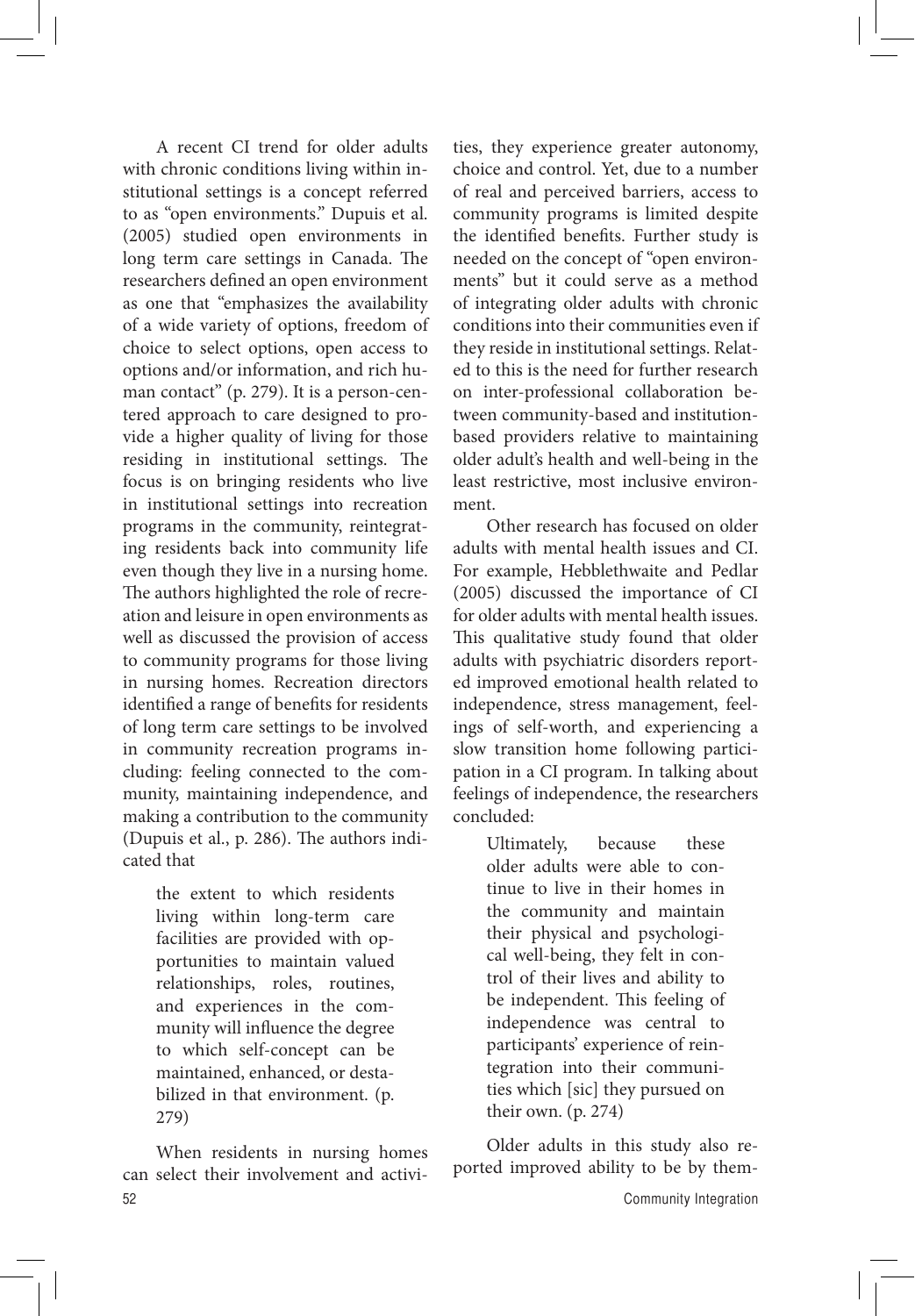selves and greater social supports. These findings demonstrated the impact of CI upon emotional and social well-being as well as continued independence in the community.

The benefits of community participation for older adults with chronic limitations are significant and range from improved social networks and connectedness (Ashida & Heaney, 2008), to life satisfaction and quality of life (Mathieu, 2008; Ruffing-Rahal, 1994), to physical functioning (Austin, Johnston, & Morgan, 2006; Harrington et al., 2010), and to cognitive functioning (Chow, 2002; Kunstler, 2002). It is essential for TRSs to facilitate and teach older adults with chronic conditions community skills for integration into their communities, to enhance their quality of life, and decrease the risk of secondary disabilities related to depression or declining physical health.

### **Implications for TR Practice**

There are significant physical, cognitive, and emotional benefits to engaging older adults in CI. Among these are:

- TRSs should work on creating open environments within institutional settings, partnering with community recreation and other agencies to engage older adults with chronic conditions in their communities, highlighting their past roles and relationships.
- For TRSs working in sub-acute and acute rehabilitation, the provision of CI programs is critical to transitioning to lesser levels of care, improving community involvement and enhancing knowledge of community resources.
- For residents living within long-term institutional settings, TRSs should engage and involve them in the community through regular outings.

# **Summary of Implications for TR Practice**

The purpose of this paper was to review recent research on CI programs across selected populations served by TRSs. Although research concerning these groups is widely varied, some commonalities can be found among client needs, treatment strategies, and implications for TR practice. For all populations, it was found that community living is the norm but that CI is not necessarily an automatic service provided to those who might need it most. Among all populations and settings, CI was found to promote overall health and well-being, decrease the likelihood of secondary disabilities, and increase quality of life (Chun et al., 2008; Townley et al., 2013). Further, recreation activities within the community, particularly of a social and/or physical activity nature, facilitated these positive aspects of CI (Chun et al., 2008; Drum et al., 2009). In terms of the delivery of TR services, the following specifically appeared to foster CI: sports programs conducted in the community, incorporation of social network members and trained peer mentors in treatment sessions, use of social network members and peer mentors to facilitate actual CI, provision of knowledge about community resources and overall healthy lifestyles, community outings, development of needed skills (e.g., mobility, social interaction), and self-efficacy (Kim et al., 2013; Thorn et al., 2009; Wong et al., 2006). Depending on the population, goal directed programs that focused on the development of skills and knowledge were more beneficial than simply the provision of recreation activities (Heinemann et al., 2012; Ryan et al., 2008; Thorn et al.). It appears that the former was more important for persons with disabilities and chronic conditions residing in the community whereas the latter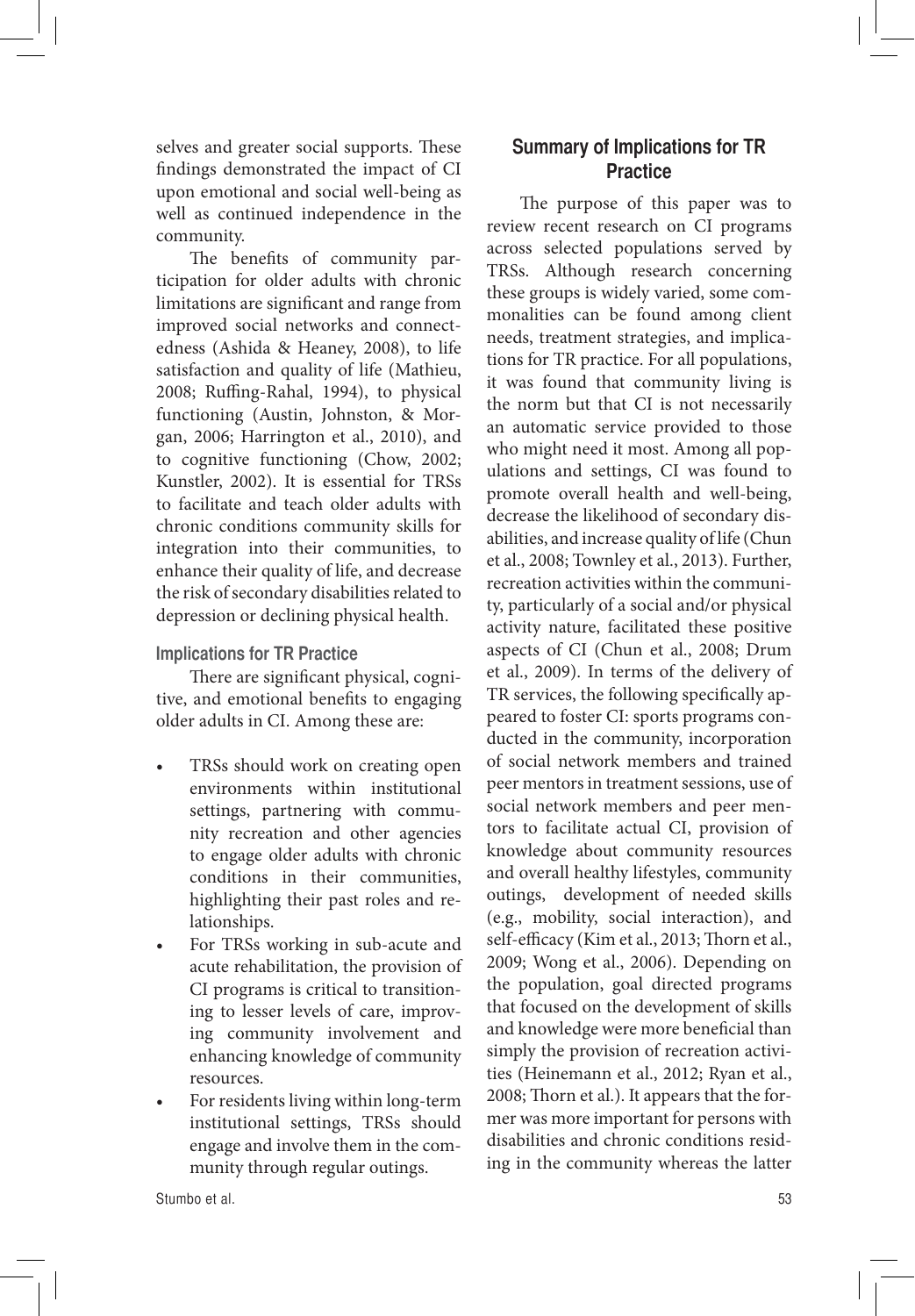appears more important for persons not currently living in the community (e.g., clients residing in inpatient rehabilitation or hospital settings, long-term care facilities) (Eicher et al., 2012). Additionally, it was demonstrated that treatment is needed beyond the original onset of the disability including at later stages in the individual's life (Eicher et al.).

The following recommendations are made for TR practice. TR services need to focus more on CI and providing transitional services as well as possibly ongoing community services (Cicerone et al., 2004). Consequently, TR practice needs to have a stronger presence in the community, involve collaborative partnerships among a variety of community assets, and be available to individuals beyond the onset of the disability (Heinemann et al., 2012; Huebner et al., 2003). TR treatment needs to begin in the institution setting and continue into the community across the lifespan of the individual as needed (Boyd, 1997; Doig et al., 2001; Gray et al., 2014; Kolakowsky-Hayner et al., 2013). Across settings, TR treatment should include training and use of peer mentors, incorporate social support network members, focus on generic skill development such as mobility and social interaction as well as on recreation activity skills, be goal directed, provide education about community resources, and promote self-efficacy (Chun et al., 2008; Doig et al.; Heinemann et al., 2012; Ljungberg et al., 2011). Additionally, TR services within the institution setting should provide skill-based community outings. In conclusion, successful CI programs need to be well-designed, goal-oriented, client-centered based on skill and stage-of-life, multidimensional, strength-based, and focused on individual empowerment and engagement (Schönberger et al., 2014).

**Implications for TR Research**

TR-specific CI research is much needed. Some research topics to be addressed include evidence-based practice (EBP) research that addresses (a) timing, content, structure, and setting of treatment for CI-related outcomes, (b) roles of the TRS (e.g., leader, consultant, facilitator), (c) provision of recreation programs in the community with and without the involvement of TRSs, and (d) alternative means of successfully obtaining CI (e.g., peer mentors, social support network members, service dogs, community resource knowledge). Additionally, descriptive studies are needed to better understand (a) the role of TRSs and TR services in CI, (b) potential community inclusion protocols for persons with different disabilities at different ages and possibly from different socioeconomic and cultural backgrounds, (c) the role of peer mentoring in relationship to CI, and (d) the relationship among community assets and CI. Other research is also needed to explore the relationship among TR services, community leisure engagement, healthy lifestyles, and overall wellness.

As the health care system continues to evolve in the United States (e.g., continued shortening of hospital stay, increased delivery of services in the community, increased acuity of persons living in the community, and increased focus on prevention) and as individuals with disabilities are aging and increasingly living in the community, it will be even more important than ever that TRSs focus practice and research on CI and the delivery of TR services beyond the institution setting.

#### **Summary**

54 Community Integration The purpose of this paper was to review the recent research on CI programs across selected roles and settings served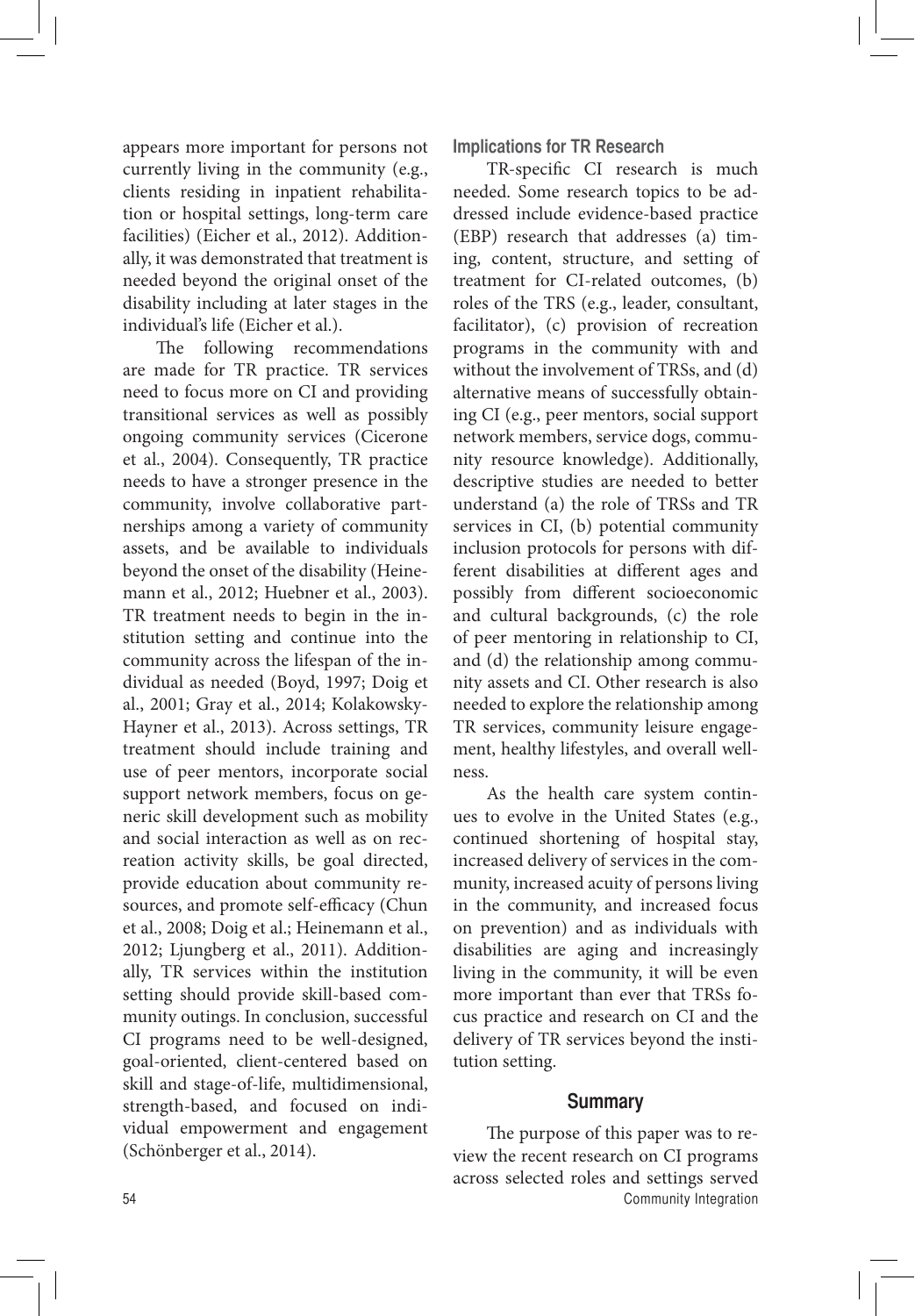by TRSs. Although the research concerning these groups is widely varied, some commonalities can be found between the recommendations for planning and implementing TR services.

The first common thread is that CI is important to a number of individuals for a number of reasons. These reasons include resultant higher quality of life; better physical, social, and mental health; better psychological adjustment to disability; and increased opportunity for social engagement. A second thread is that most individuals with disabilities and/or illnesses live in their families' homes or within community-based settings such as group homes. TRSs need to consider that the majority of CI programming will be for individuals who actually live in noninstitutionalized settings, but have yet to be fully accepted or integrated into society. Thirdly, CI services often require collaborative partnerships between a variety of community assets (individuals and agencies), perhaps including the individual's family and key social support network. The TRS can be a prime strategist in developing these partnerships. Successful CI programs are well-designed, goal-oriented, based on skill- and stageof-life, multidimensional, and focused on individual empowerment. Types of successful CI programs may range from skill instruction to the use of service animals to recreation and sport.

#### **References**

- Administration for Community Living, Administration on Aging. (n.d.). *Program for all-inclusive care for the elderly* (PACE). Retrieved from http://www.nrepp.samhsa.gov/ViewIntervention.aspx?id=316b
- Algattas, H., & Huang, J. H. (2014). Traumatic brain injury pathophysiology and treatments: Early, intermediate, and late phases post-injury. *International Journal of Molecular Sciences*, *15*(1), 309–341. doi:10.3390/ijms15010309
- Allen, K., & Blascovich, J. (1996). The value of service dogs for people with severe ambulatory disabilities: A randomized controlled trial. *Journal of American Medical Association, 275*(13), 1001–1006.
- Armstrong, M., & Lauzen, S. (1994). *Community integration program: Harborview Medical Center* (2nd ed.). Ravendale, WA: Idyll Arbor.
- Ashida, S. & Heaney, C. A. (2008). Social networks and participation in social activities at a new senior center: Reaching out to older adults who could benefit the most. *Activities, Adaptation & Aging*, *32*(1), 40–58. doi: 10.1080/01924780802039261
- Austin, E. N., Johnston, Y. A. M., & Morgan, L. L. (2006). Community gardening in a senior center: A therapeutic intervention to improve the health of older adults. *Therapeutic Recreation Journal*, *40*(1), 48–57.

Austin, D. R., & Lee, Y. (2013). *Inclusive and special recreation* (6<sup>th</sup> ed). Urbana, IL: Sagamore.

- Barker, R. N., Kendall, M. D., Amsters, D. I., Pershouse, K. J., Haines, T. P., & Kuiper, P. (2009). The relationship between quality of life and disability across the lifespan for people with spinal cord injury. *Spinal Cord, 47,* 149–157. doi:10.1038/sc.2008.82
- Bennett, J., Van Puymbroeck, M., Piatt, J., & Rydell, R. (2014). Veterans' perceptions of benefits and important program components of a therapeutic fly-fishing program. *Therapeutic Recreation Journal, 48*(2), 169–187.
- Bond, G. R., Salyers, M. P., Rollins, A. L., Rapp, C. A., & Zipple, A. M. (2004). How evidencebased practices contribute to community integration. *Community Mental Health Journal, 40*, 569–588.
- Boyd, R. (1997). Older adults with developmental disabilities: A brief examination of current knowledge. In T. Tedrick (Ed.), *Older adults with developmental disabilities and leisure: Issues, policy, and practice* (pp. 7–27). New York: Haworth Press.
- Braddock, D. (2010). *Disability spending in the U.S. 2010.* Boulder: University of Colorado School of Medicine, Department of Psychiatry.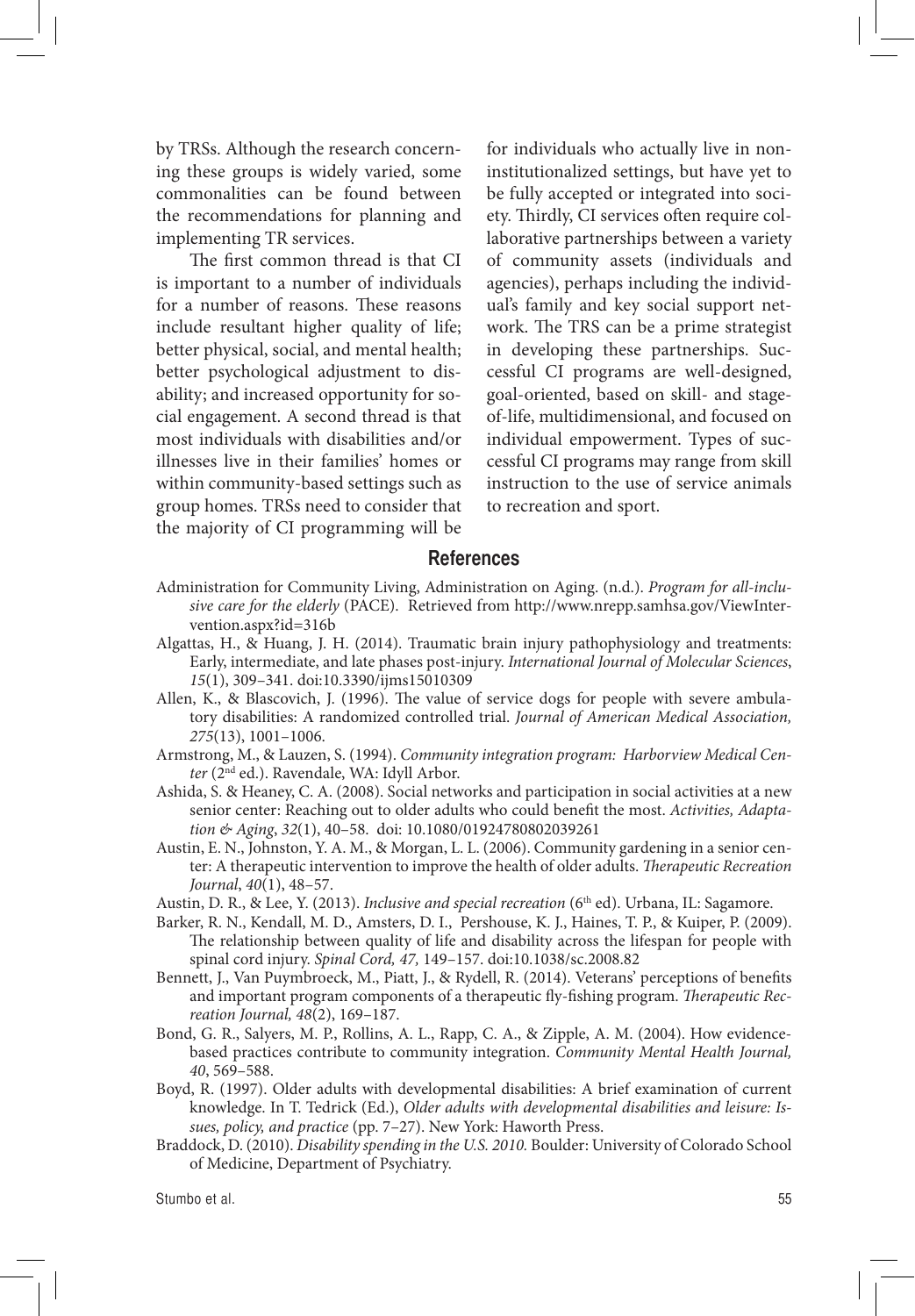- Brock, K., Black, S., Cotton, S., Kennedy, Wilson, S., & Sutton, E. (2009). Goal achievement in the six months after inpatient rehabilitation for stroke. *Disability and Rehabilitation, 31*(11), 880–886. Doi: 10.1080/09638280802356179
- Bruseker, R., & O'Halloran, P. (1999). Preliminary results from an Australian psychosocial rehabilitation program for people with serious mental illness. *Australian and New Zealand Journal of Mental Health Nursing, 8*, 58–64. doi: 10.1046/j.1440-0979.1999.00132.x
- Bullock, C. C., & Mahon, M. J. (1997). *Introduction to recreation services for people with disabilities: A person-centered approach.* Champaign, IL: Sagamore.
- Bullock, C. C., Mahon, M. J., & Killingsworth, C. L. (2010). *Introduction to recreation services for people with disabilities: A person-centered approach* (3<sup>rd</sup> ed.). Urbana, IL: Sagamore.
- Chan, H. T., Cheng, S. J., & Su, H. J. (2008). Integrated care for the elderly in the community. *International Journal of Gerontology*, *2*(4), 167–171. doi: 10.1016/S1873-9598(09)70005-5
- Charlifue, S., & Gerhart, K. (2004). Community integration in spinal cord injury of long duration. *NeuroRehabilitation*, *19*(2), 91–101.
- Chow, Y. (2002). The case of an in-home therapeutic recreation program for an older adult in a naturally occurring retirement community (NORC). *Therapeutic Recreation Journal*, *36*(2), 203–212.
- Chun, S., Lee, Y., Lundberg, N., McCormick, B., & Heo, J. (2008). Contribution of community integration to quality of life for participants of community based adaptive sport program. *Therapeutic Recreation Journal, 42(*4), 217–26.
- Cicerone, K. D., Mott, T., Azulay, J., & Friel, J. C. (2004). Community integration and satisfaction with functioning after intensive cognitive rehabilitation for traumatic brain injury. *Archives of Physical Medicine and Rehabilitation*, *85*(6), 943–950. doi: 10.1016/j.apmr.2003.07.019
- Coleman, D. (2000). *The ability of selected leisure based factors to reduce the detrimental impact of stress on health.* Unpublished doctoral dissertation, Griffith University, Brisbane, Australia.
- Consortium for Spinal Cord Injury Medicine. (2000). *Outcomes following traumatic spinal cord injury: Clinical practice guidelines for health-care professionals*. Washington, D.C.: Paralyzed Veterans of America.
- Dalgard, O. S., & Håheim, L. L. (1985). Psychosocial risk factors and mortality: A prospective study with special focus on social support, social participation, and locus of control in Norway. *Journal of Epidemiological Community Health, 52*(8), 476–481. doi:10.1136/ jech.52.8.476
- Davey, B., Levin, E., Iliffe, S. & Kharicha, K. (2005). Integrating health and social care: Implications for joint working and community care outcomes for older adults. *Journal of Interprofessional Care, 19*(1), 22–34.
- Dijkers, M. P. (2010). Issues in the conceptualization and measurement of participation: An overview. *Archives of Physical Medicine and Rehabilitation*, *91*(9), Suppl 1, S5–S16. doi:10.1016/j. apmr.2009.10.036
- Doig, E., Fleming, J., Cornwell, P. L., & Kuipers, P. (2009). Qualitative exploration of a clientcentered, goal-directed approach to community-based occupational therapy for adults with traumatic brain injury. *American Journal of Occupational Therapy, 63*(5), 559–568.
- Doig, E., Fleming, J., & Tooth, L. (2001). Patterns of community integration 2-5 years post-discharge from brain injury rehabilitation. *Brain Injury, 15*(9), 747–762. doi: 10.1080/02699050110034343
- Drum, C. E., Peterson, J. J., Culley, C., Krahn, G., Heller T., Kimpton, T.,...White, G. W. (2009). Guidelines and criteria for implementation of community-based health promotion programs. *American Journal of Health Promotion, 24*(2), 93–101.
- Dupuis, S. L., Smale, B., & Wiersma, E. (2005). Creating open environments in long-term care settings: An examination of influencing factors. *Therapeutic Recreation Journal*, *4*(4), 277– 298.
- Eicher, V., Murphy, M. P., Murphy, T. F., & Malec, J. F. (2012). Progress assessed with the Mayo-Portland Adaptability Inventory in 604 participants in 4 types of post-inpatient rehabilitation brain injury programs. *Archives of Physical Medicine and Rehabilitation*, *93*(1), 100– 107.
- Ellaway, A., & Macintyre, S. (2007). Is social participation associated with cardiovascular disease risk factors? *Social Science and Medicine, 64*(7), 1384–1391.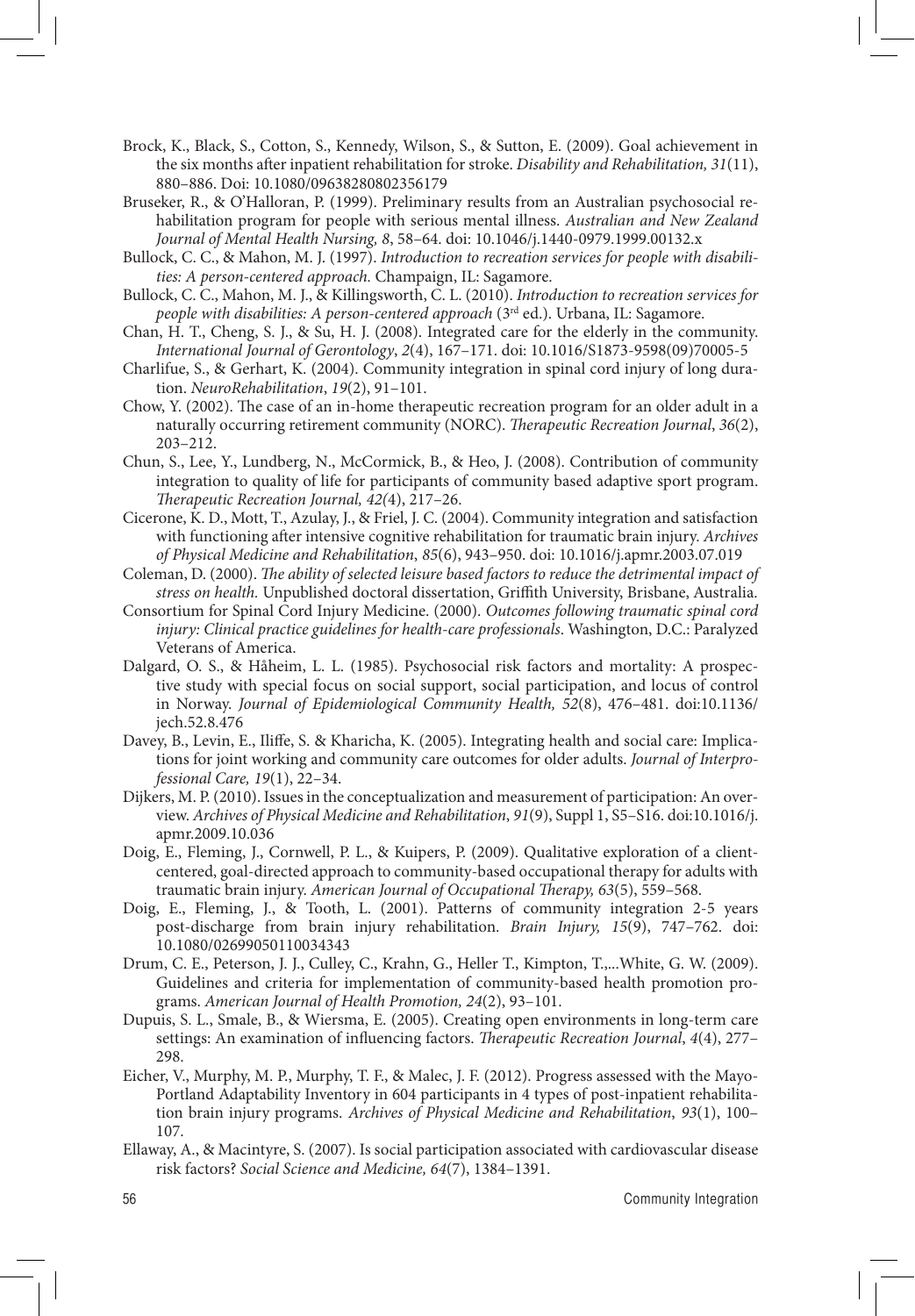- Eng, P. M., Rimm, E. B., Fitzmaurice, G., & Kawachi, I. (2002). Social Ties and change in social ties in relation to subsequent total and cause-specific mortality and coronary heart disease incidence in men. *American Journal of Epidemiology, 155*(8), 700–709. doi: 10.1093/ aje/155.8.700
- Francis, J., Giles-Corti, B., Wood, L., & Knuiman, M. (2012). Creating sense of community: The role of public space. *Journal of Environmental Psychology, 32*(4), 401–409.
- Fuhrer, M. J., Rintala, D. H., Hart, K. A., Clearman, R. R., & Young, M. E. (1992). Relationship of life satisfaction to impairment, disability, and handicap among persons with spinal cord injury living in the community. *Archives of Physical Medicine and Rehabilitation*, *73*(6), 552–557.
- Gontkovsky, S. T., Russum, P., & Stokie, D. S. (2009). Comparison of the CIQ and CHART short form in assessing community integration in individuals with chronic spinal cord injury: A pilot study. *NeuroRehabilitation, 24,* 185–192.
- Gray, K. M., Keating, C. M., Taffe, J. R., Brereton, A. V., Enfield, S. L., Reardon, T. C., & Tonge, B. J. (2014). Adult outcomes in autism: Community inclusion and living skills. *Journal of Autism and Developmental Disorders*. doi: 10.1007/s10803-014-2159-x
- Gulcur, L., Tsemberis, S., Stefancic, & Greenwood, R. M. (2007). Community integration of adults with psychiatric disabilities and histories of homelessness. *Community Mental Health Journal, 43*(3), 211–228. doi: 10.1007/s10597-006-9073-4
- Hanson, C. S., Nabavi, D., & Yuen, H. K. (2001). The effect of sport on level of community integration as reported by persons with spinal cord injury. *American Journal of Occupational Therapy, 55*, 332–338. doi: 10.5014/ajot.55.3.332
- Harrington, R., Taylor, G., Hollinghurst, S., Reed, M., Kay, H., & Wood, V. (2010). A communitybased exercise and education scheme for stroke survivors: A randomized controlled trial and economic evaluation. *Clinical Rehabilitation*, *24*(1), 3–15. doi: 10.1177/0269215509347437
- Haveman, M. J., Heller, T., Lee, L. A., Maaskant, M. A., Shooshtari, S., & Strydom, A. (2009). *Report on the state of science on health risks and ageing in people with intellectual disabilities.* IASSID Special Interest Research Group on Aging and Intellectual Disabilities/Faculty Rehabilitation Sciences, University of Dortmund. Retrieved from http://www.rrtcadd.org/ resources/Resources/Publications/Health-promotion/Briefs-&-Reports/State-of-Scienceon-Health-Risks.pdf
- Hebblethwaite, S., & Pedlar, A. (2005). Community integration for older adults with mental health issues: Implications for therapeutic recreation. *Therapeutic Recreation Journal, 39*(4), 264–276.
- Heinemann, A. W., Steeves, J. D., Boninger, M., Groah, M., & Sherwood, A. M. (2012). State of the science in spinal cord injury rehabilitation 2011: Informing a new research agenda. *Spinal Cord*, *50*(5), 390–397. doi:10.1038/sc.2012.12
- Heller, T., & Factor, A. (1993). Support systems, well-being, and placement decision-making among older parents and their adult children with developmental disabilities. In E. Sutton, A. Factor, B. Hawkins, T. Heller, & G. B. Seltzer (Eds.), *Older adults with developmental disabilities* (pp. 107–122). Baltimore, MD: Paul H. Brookes Publishing Co.
- Hubert, G., Tousignant, M., Routhier, F., Corriveau, H., & Champagne, N. (2013). Effect of service dog on manual wheelchair users with spinal cord injury: A pilot study. *Journal of Rehabilitation Research & Development, 50*(3), 341–350. doi: 10.1682/JRRD.2011.07.0124.
- Huebner, R. A., Johnson, K., Bennett, C. M., & Schneck, C. (2003). Community participation and quality of life outcomes after adult traumatic brain injury. *The American Journal of Occupational Therapy*, *57*(2), 177–185. doi: 10.5014/ajot.57.2.177
- Iwasaki, Y., Coyle, C., & Shank, J. (2010). Leisure as a context for active living, recovery, health and life quality for persons with mental illness in a global context. *Health Promotion International, 25*(4), 483–493. doi: 10.1093/heapro/daq037
- Janicki, M. P., & Ansello, E. F. (2000). Supports for community living. In M .P. Janicki & E. F. Ansello (Eds.), *Community supports for aging adults with lifelong disabilities* (pp. 529–547). Baltimore: Paul H. Brookes Publishing Co.
- Jansen, D. A. (2005). Perceived barriers to participation in mentally restorative activities by community-dwelling elders. *Activities, Adaptation & Aging*, *29*(2), 35–53. doi: 10.1300/ J016v29n02\_03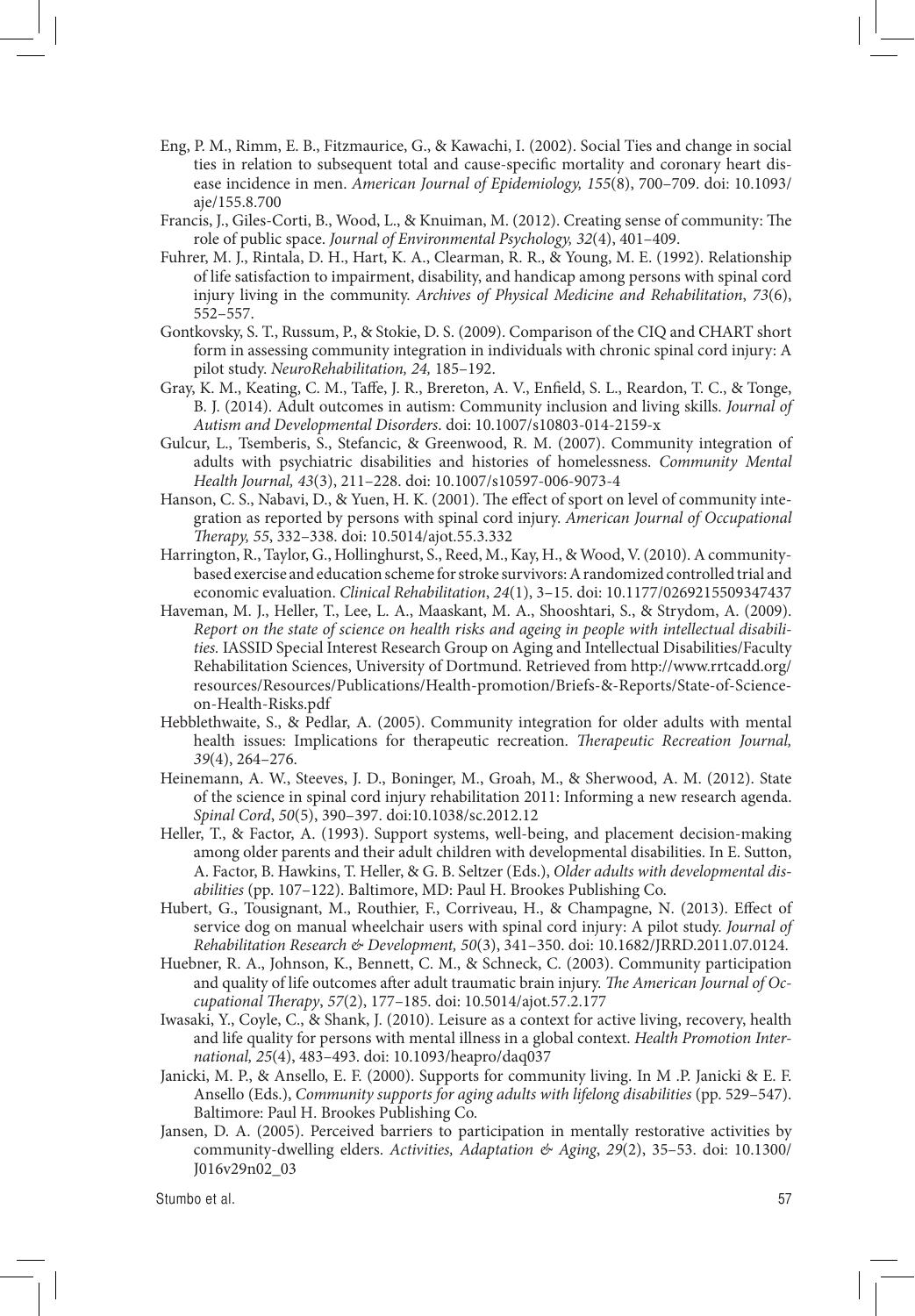- Jivanjee, P., Kruzich, J., & Gordon, L. J. (2008). Community integration of transition-age individuals: Views of young with mental health disorders. *The Journal of Behavioral Health Services & Research, 35*(4), 402–418. doi: 10.1007/s11414-007-9062-6
- Jivanjee, P., Kruzich, J., & Gordon, L. J. (2009). The age of uncertainty: Parent Perspectives on the transitions of young people with mental health difficulties to adulthood. *Journal of Children and Family Studies, 18*, 435–446. doi: 10.1007/s10826-008-9247-5
- Kawachi, I., & Berkman, L. F. (2001). Social ties and mental health. *Journal of Urban Health: Bulletin of the New York Academy of Medicine, 78*(3), 458–467. doi: 10.1093/jurban/78.3.458
- Kemeny, E., & Arnold, R. (2012). Collaborative practices for enhancing physical activity. *Therapeutic Recreation Journal, 46*(4), 268–283.
- Kennedy, P., Smithson, E., McCelland, M., Short, D., Royle, J., & Wilson, E. (2010). Life satisfaction, appraisals and functional outcomes in spinal cord-injured people living in the community. *Spinal Cord*, *48*(2), 144–148. doi:10.1038/sc.2009.90
- Kim, H., & Colantonio, A. (2010). Effectiveness of rehabilitation in enhancing community integration after acute traumatic brain injury: A systematic review. *The American Journal of Occupational Therapy*, *64*(5), 709–719. doi: 10.5014/ajot.2010.09188
- Kim, H., Colantonio, A., Dawson, D. R., & Bayley, M. T. (2013). Community integration outcomes after traumatic brain injury. *Canadian Journal of Occupational Therapy, 80*(1), 49–50.
- Kirshblum, S. C., Groah, S. L., McKinley, W. O., Gittler, M. S., & Stiens, S. A. (2002). Spinal cord injury medicine 1. Etiology, classification and acute medical management. *Archives of Physical Medicine and Rehabilitation, 83*(Suppl 1), S50–57.
- Kocher, R. P., & Adashi, E. Y. (2011). Hospital readmissions and the Affordable Care Act: Paying for coordinated quality care. *JAMA*, *306*(16), 1794–1795. doi: 10.1001/jama.2011.1561
- Kolakowsky-Hayner, S. A., Wright, J., Englander, J., Duong, T., & Ladley-O'Brien, S. (2013). Impact of late post-traumatic seizures on physical health and functioning for individuals with brain injury within the community. *Brain Injury*, 27(5), 578–586. doi:10.3109/02699052.2 013.765595
- Kolakowsky-Hayner, S. A., Wright, J., Shem, K., Medel, R., & Duong, T (2012). An effective community-based mentoring program for return to work and school after brain injury and spinal cord injury. *NeuroRehabilitation, 31*, 63–73. doi: 10.3233/NRE-2012-0775
- Korabek, B., Slauenwhite, C., Rosenau, P., & Ross, L. (2004). Innovations in seniors' care: Home care/physician partnership. *Nursing Leadership*, *7*(3), 65–78.
- Kuipers, P., Kendall, M. B., Amsters, D., Pershouse, K., & Schuurs, S. (2011). Descriptions of community by people with spinal cord injuries: Concepts to inform community integration and community rehabilitation. *International Journal of Rehabilitation Research*, *34*(2), 167–174. doi: 10.1097/MRR.0b013e3283460e39
- Kunstler, R. (2002). Therapeutic recreation in the naturally occurring retirement community (NORC): Benefiting "Aging in Place." *Therapeutic Recreation Journal*, *36*(2), 186–202.
- Kunstler, R., Thompson, A., & Croke, E. (2013). Inclusive recreation for transition-age youth: Promoting self-sufficiency, community inclusion, and experiential learning. *Therapeutic Recreation Journal, 47*(2), 122–136.
- Ljungberg, I., Kroll, T., Libin, A., & Gordon, S. (2011). Using peer mentoring for people with spinal cord injury to enhance self-efficacy beliefs and prevent medical complications. *Journal of Clinical Nursing, 20*, 351–358. doi: 10.1111/j.1365-2702.2010.03432.x
- Mallik, K., Reeves, R. J., & Dellario, D. J. (1998). Barriers to community integration for people with severe and persistent psychiatric disabilities. *Psychiatric Rehabilitation Journal, 22*(2, 175–182 doi: 10.1037/h0095250
- Martin Ginis, K. A., Jorgenson, S., & Stapleton, J. (2012). Exercise and sport for persons with spinal cord injury. *American Academy of Physical Medicine & Rehabilitation, 4*, 894–900. doi: 10.1016/j.pmrj.2012.08.006.
- Mathieu, S. I. (2008). Happiness and humor group promotes life satisfaction for the senior center participants. *Activities, Adaptations & Aging*, *32*(2), 134–148. doi: 10.1080/01924780802143089
- Mayer, W. E., & Anderson, L. S. (2014). Perceptions of people with disabilities and their families about segregated and inclusive recreation involvement. *Therapeutic Recreation Journal, 48*(2), 150–168.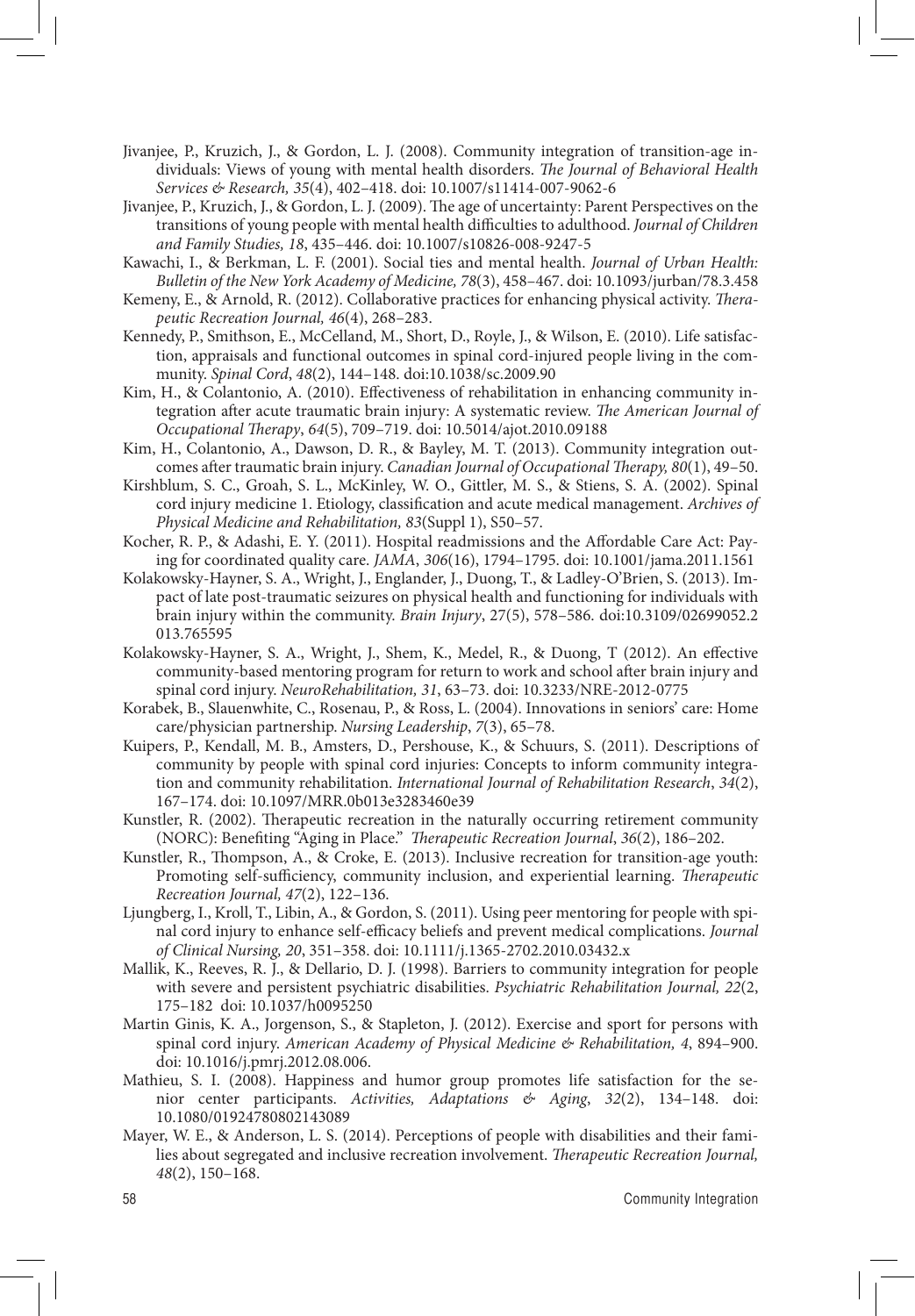- McColl, M. A., Carlson, P., Johnston, J., Minnes, P., Shue, K., Davies, D., et al. (1998). The definition of community integration: Perspectives of people with brain injuries. *Brain Injury, 21*(1), 15–30. doi: 10.1080/026990598122827
- McCorkle, B. H., Dunn, E. C., Mui Wan, Y., & Gagne, C. (2009). Compeer friends: A qualitative study of a volunteer friendship programme for people with serious mental illness. *International Journal of Social Psychiatry, 55*(4), 291–305. doi: 10.1177/0020764008097090
- McCormick, B., & Hale-Fought, M. (1999). Social networks of people with chronic mental illness: Implications for practice. In G. Hitzhusen & L. Thomas (Eds.), *Expanding horizons in therapeutic recreation XVIII* (pp. 47–58). Columbia, MO: University of Missouri.
- Muir, K., Fisher, K., Abello, D., & Dadich, A. (2010). 'I didn't like just sittin' around all day': Facilitating social and community participation among people with mental illness and high levels of psychiatric disability. *Journal of Social Policy, 39*, 375–391.
- Mukamel, D. B., Peterson, D. R., Temkin-Greener, H., Delavan, R., Gross, D., Kunitz, S. J., etc. (2007). Program characteristics and enrollees' outcomes in the Program of All-Inclusive Care for the Elderly (PACE). *The Milbank Quarterly*, *85*(3), 499–531.
- Murugesan, G., Amey, C., Deane, F., Jeffrey, R., Kelly, B., & Stain, H. (2007). Inpatient psychosocial rehabilitation in rural NSW: Assessment of clinically significant change for people with severe mental illness. *Australian and New Zealand Journal of Psychiatry, 41*, 343–350. doi: 10.1080/00048670701213260
- Parvaneh, S., & Cocks, E. (2012). Framework for describing community integration for people with acquired brain injury. *Australian Occupational Therapy Journal, 59*, 131–137. doi: 10.1111/j.1440-1630.2012.01001.x
- Petigara, T., & Anderson, G. (2009). Program of all-inclusive care for the elderly. *Health Policy Monitor*, 13.
- Pegg, S., & Moxham, L. (2000). Getting it right: Appropriate therapeutic recreation programs for community based consumers of mental health services. *Contemporary Nurse, 9*(3/4), 295–302. doi: 10.5172/conu.2000.9.3-4.295
- Power, A. (2010). Paving the road to mental health recovery. *Psychiatry, 73*(2), 114–117. doi: 10.1521/psyc.2010.73.2.114
- Putnam, R. D. (2000) *Bowling alone: The collapse and revival of American community*. New York: Simon and Schuster.
- Rimmer, J. H., Rowland, J. L., & Yamaki, K. (2007). Obesity and secondary conditions in adolescents with disabilities: Addressing the needs of an underserved population. *Journal of Adolescent Health 41*(3), 224–229. doi: http://dx.doi.org/10.1016/j.jadohealth.2007.05.005
- Rimmer, J. H., Yamaki, K. (2006). Obesity and intellectual disability. *Mental Retardation and Developmental Disabilities Research Reviews, 12*, 22–27. doi:10.1002/mrdd.20091
- Rimmer, J. H., Yamaki, K., Davis Lowry, B. M., Wang, E., & Vogel, L. C. (2010). Obesity and obesity-related secondary conditions in adolescents with intellectual/developmental disabilities. *Journal of Intellectual Disability Research*, *54*(9), 787–794. doi: 10.1111/j.1365- 2788.2010.01305
- Rizzolo, M. C., Hemp, R., Braddock, D., & Pomeranz-Essley, A. (2004). *The state of the states in developmental disabilities*. Colorado: Department of Psychiatry and Coleman Institute for Cognitive Disabilities, University of Colorado. Retrieved from http://www.cu.edu/ColemanInstitute/stateofthestates/summary\_2004.pdf.
- Ruffing-Rahal, M. A. (1994). Evaluation of group health promotion with community-dwelling older women. *Public Health Nursing*, *11*(1), 38–48. doi: 10.1111/j.1525-1446.1994.tb00388.x
- Ryan, C., Stiell, K., Gailey, G., & Makinen, J. (2008). Evaluating a family centered approach to leisure education and community reintegration following a stroke. *Therapeutic Recreation Journal, 42*(2). Retrieved from http://js.sagamorepub.com/trj/article/view/922
- Sabaz, M., Simpson, G. K., Walker, A. J. Gillis, I. & Strettles, B. (2014). Prevalence, comorbidities, and correlates of challenging behavior among community-dwelling adults with severe traumatic brain injury: A multicenter study. *Journal of Head Trauma Rehabilitation, 29*(2), E19-E30.doi: 10.1097/HTR.0b013e31828dc590
- Schleien, S. J., Meyer, L. H., Heyne, L. A., & Brandt, B. B. (1995). *Lifelong leisure skills and lifestyles for persons with developmental disabilities.* Baltimore, MD: Paul H. Brookes Publishing Co.